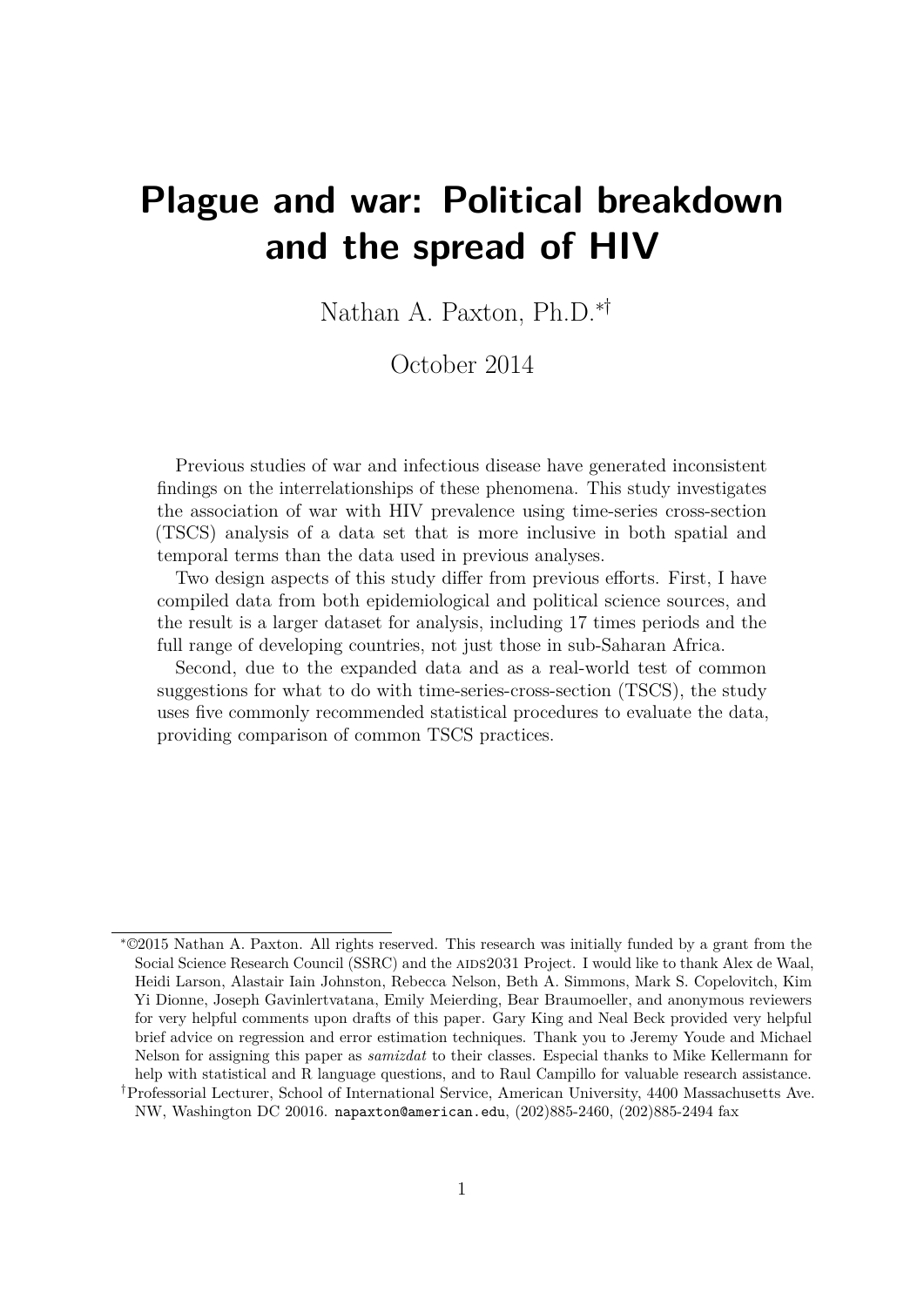# **1 Introduction**

The world has been aware of HIV (Human Immunodeficiency Virus) for over 30 years now, and three decades into the pandemic the disease remains a grave problem, especially in less politically and economically developed countries of the world. Many of the countries of the world most affected by HIV also face significant challenges in their political circumstances. They undergo various forms of war and civil violence. This paper assesses the effect of these challenges upon the change in HIV prevalence and incidence, assessing the relationships quantitatively over 139 countries in the period 1990–2007.

War is known to be potentially full of the possibility for creating or exacerbating upheaval. Understanding the way in which war may relate to an "exterior" problem may allow those in positions of authority to devise ways in which to ameliorate the political irruptions that an epidemic like HIV may be subject to.

This study adds the following to our understanding of the relationship of the relationships of armed conflict and HIV.

- Exploratory data analysis finds that there is a negative relationship between some forms of warfare and HIV prevalence.
- The study uses a *longer time frame* (relative to others), with up to 17 years of annually observed estimates of HIV prevalence. I also test the associations across a *broader range* of countries.
- This article uses a variety of methods for time-series, cross-section analysis (different estimation procedures, different error structures), given that the literature's advises a multiplicity of methods to deal with such data. While the estimation results differ somewhat, the substantive relationships discovered hold over a variety of procedures and specifications. This increases confidence that the imputed relationship exists.

It is important to note that the following is primarily exploratory data analysis. Where possible, I outline my suppositions for why I obtain different results than other studies,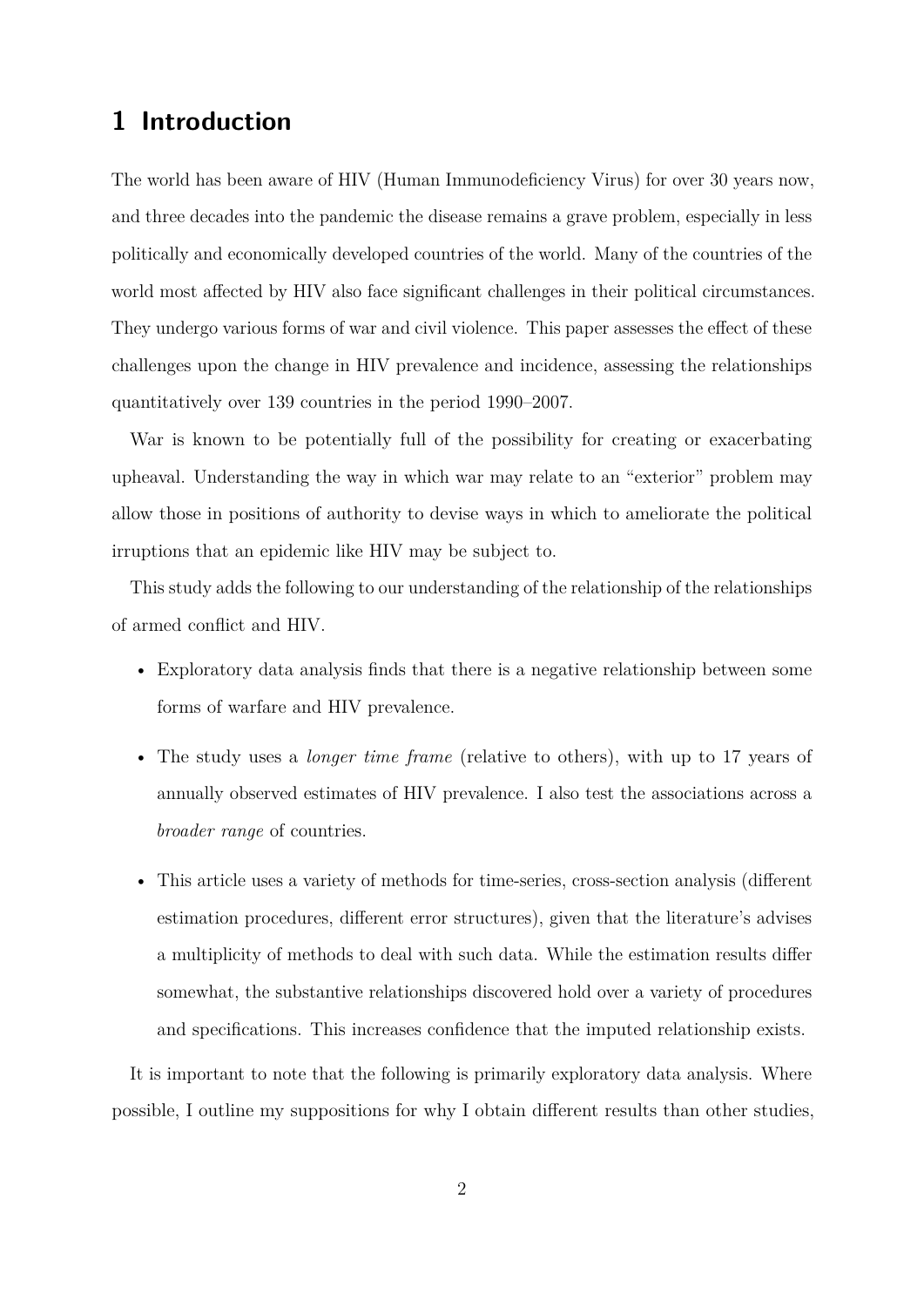but due to the nature of the data under examination, causal mechanisms are not often directly testable. The results presented should help to drive further theory, hypothesis generation, and data upon which we can test those suppositions.

## **1.1 Background**

Epidemic diseases, like famine and other "natural" disasters, occur via a combination of biological and social factors, both of which have been jointly necessary to drive the problem to crisis levels. The social factors have generally dovetailed with the particular biological characteristics of the disease pathogen that facilitates its spread most effectively.

Conflict situations can spread infections well, depending on the virulence and transmissibility of the pathogen. Cholera, with a fecal-water-oral transmission route, will spread easily when sanitation and purification systems break down. Airborne pathogens can spread easily from person to person via droplet infection routes, and airborne pathogens have spread with particular ease in situations when previously isolated populations are brought into contact with one another, either because of troop movement or refugee flows. Vectors often spread diseases via blood, saliva, urine, or feces containing the pathogen. In World War II, one way in which Allied soldiers in the Pacific theater reduced malarial morbidity and mortality, compared to the Japanese, came from extensive use of DDT to kill mosquito larvae, stopping the transmission of *Plasmodium*. There exists evidence that insect-vector diseases may be a principle cause for the spread of disease in recent wars [\(Hotez 2013\)](#page-20-0).

Not all diseases are the same, however, and we should not expect that all infections will spread in like fashion under similar social conditions. Epidemics are combinations of the biological and the social. The more specific the circumstances required for transmitting a disease and for keeping the pathogen viable, the less transmissible the pathogen will be.

The human immunodeficiency virus requires quite specific conditions for transmission. It does not spread particularly easily nor is it very robust outside the human body and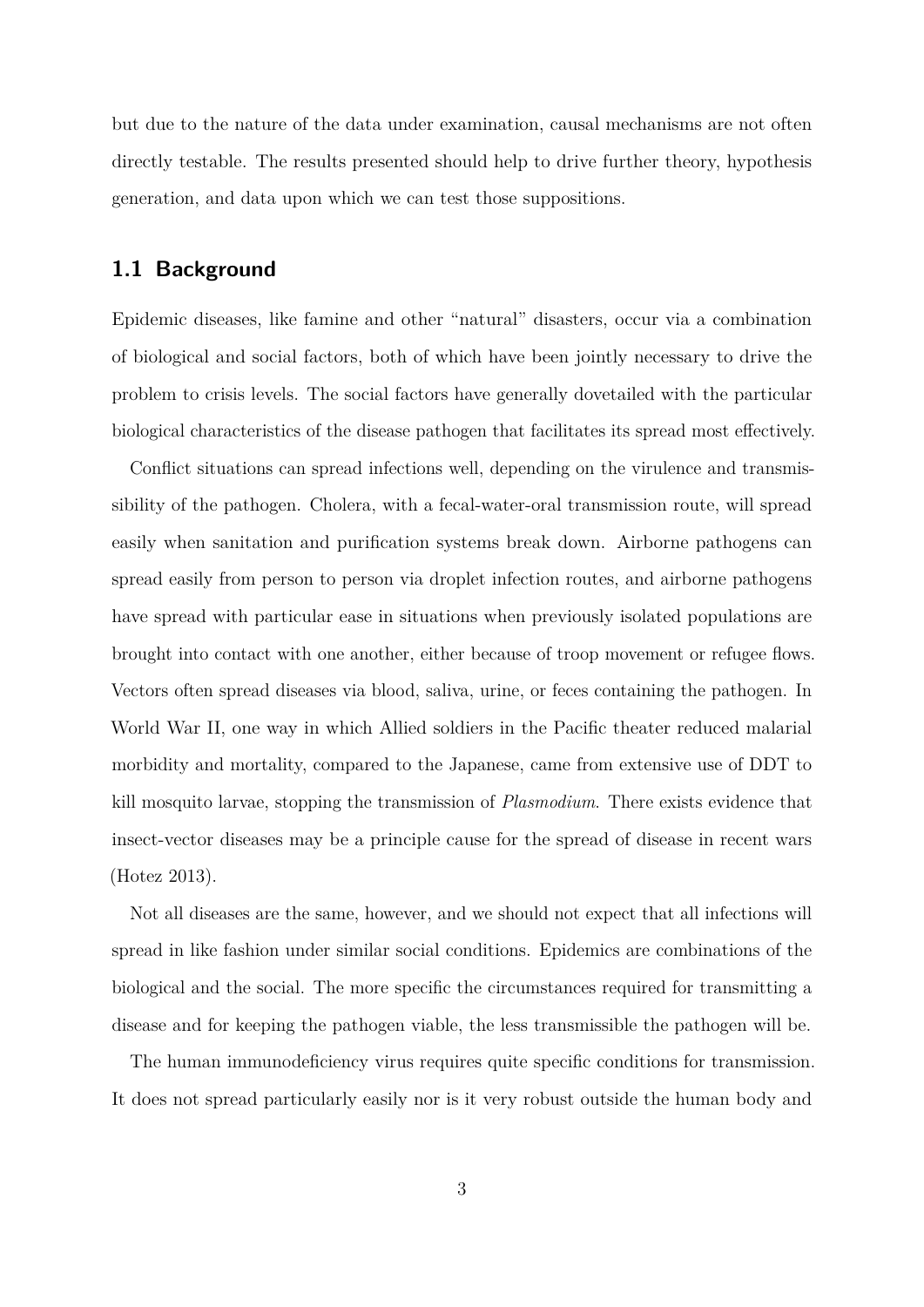fluids. One recent meta-analysis study [\(Boily et al. 2009\)](#page-20-1) indicates that male-to-female transmission probability per sex act with no commercial sex exposure in low-income countries is  $0.30\%$  (1 in 300) and female-to-male probability is  $0.38\%$  (about 1 in 250).

To maximize efficient sexual spread through the population, HIV needs at least the following conditions. First, an ability for individuals to meet, associate, and have sexual relations; this requires urban densities of geography and time (a moderate to high number of people per unit of space and a high number of contacts over a given unit of time). Geographic density and socio-economic production conditioned the "epidemic ignition" of HIV [\(Faria et al. 2014\)](#page-20-2).

Second, HIV requires population of people linked together in a social network. Social networks are particularly important for HIV, and relatively small increases or decreases in the mean number of partners can drastically affect whether HIV spreads widely or remains restricted to a relatively small proportion of a network [\(Carnegie and Morris](#page-20-3) [2012\)](#page-20-3).

Growing interest in the relationship between political processes and public health have primarily focused upon aggregate measures of population health, like Disability-Adjusted Life Years (DALYs) [\(Ghobarah et al. 2004,](#page-20-4) [2003\)](#page-20-5). This has the unfortunate effect of ignoring the possibility that political events may differently affect the public health depending upon the disease under consideration.

# **1.2 Conflict**

War and disease usually link to one another in a positive direction, with war and violent conflict driving the incidence and prevalence of disease(s) upward.

War and civil conflict disrupt peacetime physical and organizational infrastructure. Much of this infrastructure contributes directly or indirectly to general human health and the prevention of disease. When conflict prevails, sanitation collection, water purification and reclamation systems, waste disposal, food production, and a whole host of systems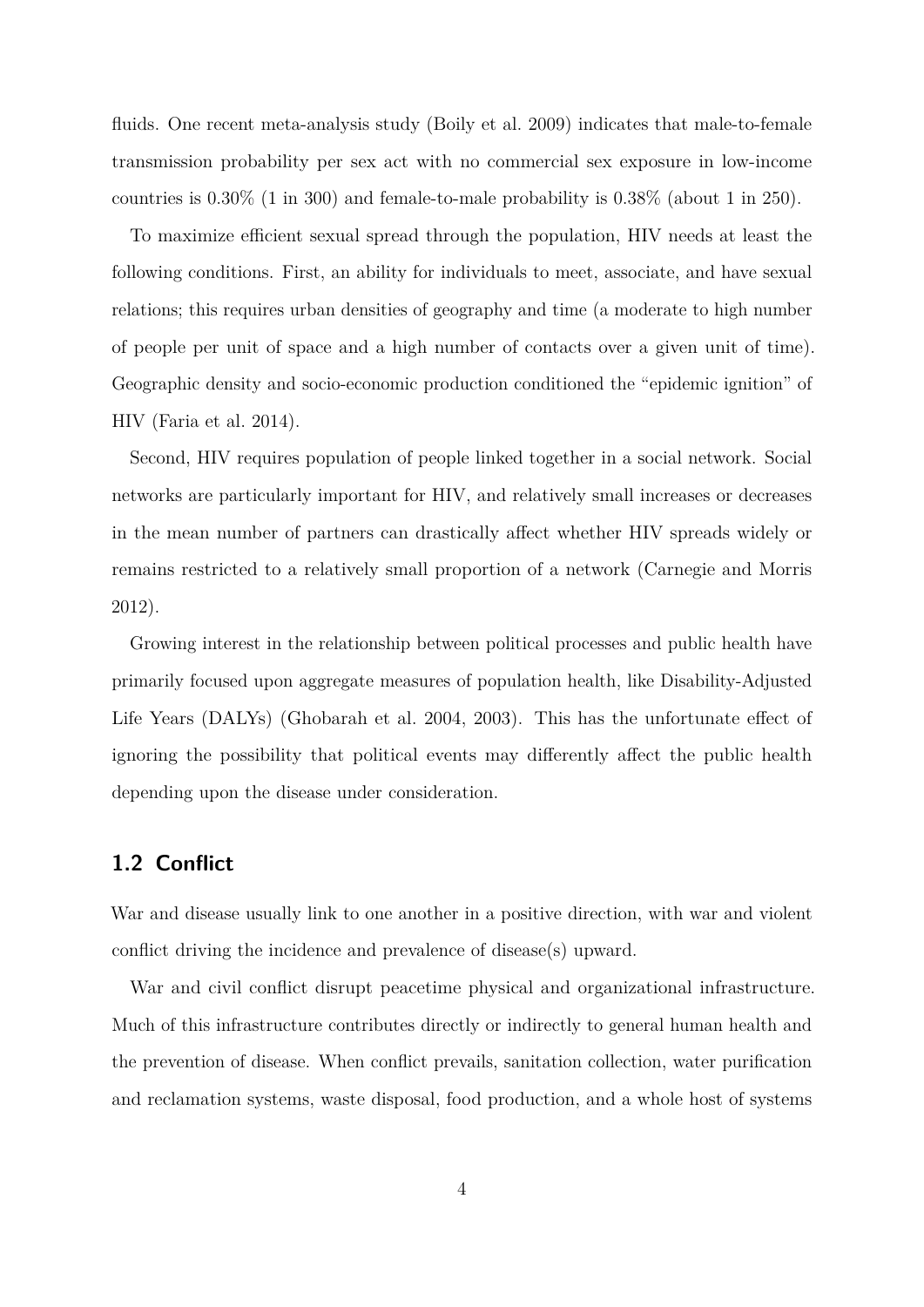suffer damage and destruction.

The diseases that war can exacerbate are those primarily spread via water contamination and airborne/droplet infection. This would include cholera, tuberculosis, influenza, smallpox, typhus, dengue fever, malaria, plague, and yellow fever [\(World Health Organization](#page-22-0) [N.d.\)](#page-22-0). Other diseases—difficult to spread via water, air, or casual human contact—are less likely to spread in war, conflict, or "humanitarian emergency."

War and violent conflict create refugee and migrant flows. Migrant populations can bring with them infections that are endemic to their home area, but which are relatively unknown elsewhere. In moving to a new area, migrants face new disease environments to which they have relatively low immunity, and epidemic conditions can develop quickly in host or refugee populations. The conditions in refugee settlements are often lacking in terms of sanitation, public health, and medicine.

[Ghobarah et al.](#page-20-5) [\(2003,](#page-20-5) [2004\)](#page-20-4) find that civil conflict has long-term effects that can equal the immediate, proximate negative effects of a civil war. They find that DALYs lost as a result of a particular year's civil conflicts (1999, in their case) are equal to the lost DALYs from after-effects of wars from 1991–97. They also find that "AIDS rates" [sic] did not increase in the case of civil war (2003, 200). What the present study can add to their work is an appreciation of trends over space *and* time.

The usual hypothesis in previous studies relating war and HIV draws from the more general relationship between epidemic disease spread and war. That is, researchers expect that the presence of violent conflict will associate with higher HIV prevalence.

Published evidence of the relationship of conflict and HIV's spread is mixed, and the answer to the question of how one affects the other often depends upon whether the analysis occurs at the micro- or macro-level [\(Paxton 2012\)](#page-21-0). Early studies, primarily qualitative examinations of a small set of countries, indicated a positive relationship: with the increase of conflict, especially civil or intrastate war, HIV prevalence also increased [\(UNAIDS 1998;](#page-21-1) [Hankins et al. 2002;](#page-20-6) [Ostergard 2002;](#page-21-2) [UNAIDS 2004\)](#page-21-3). Two potential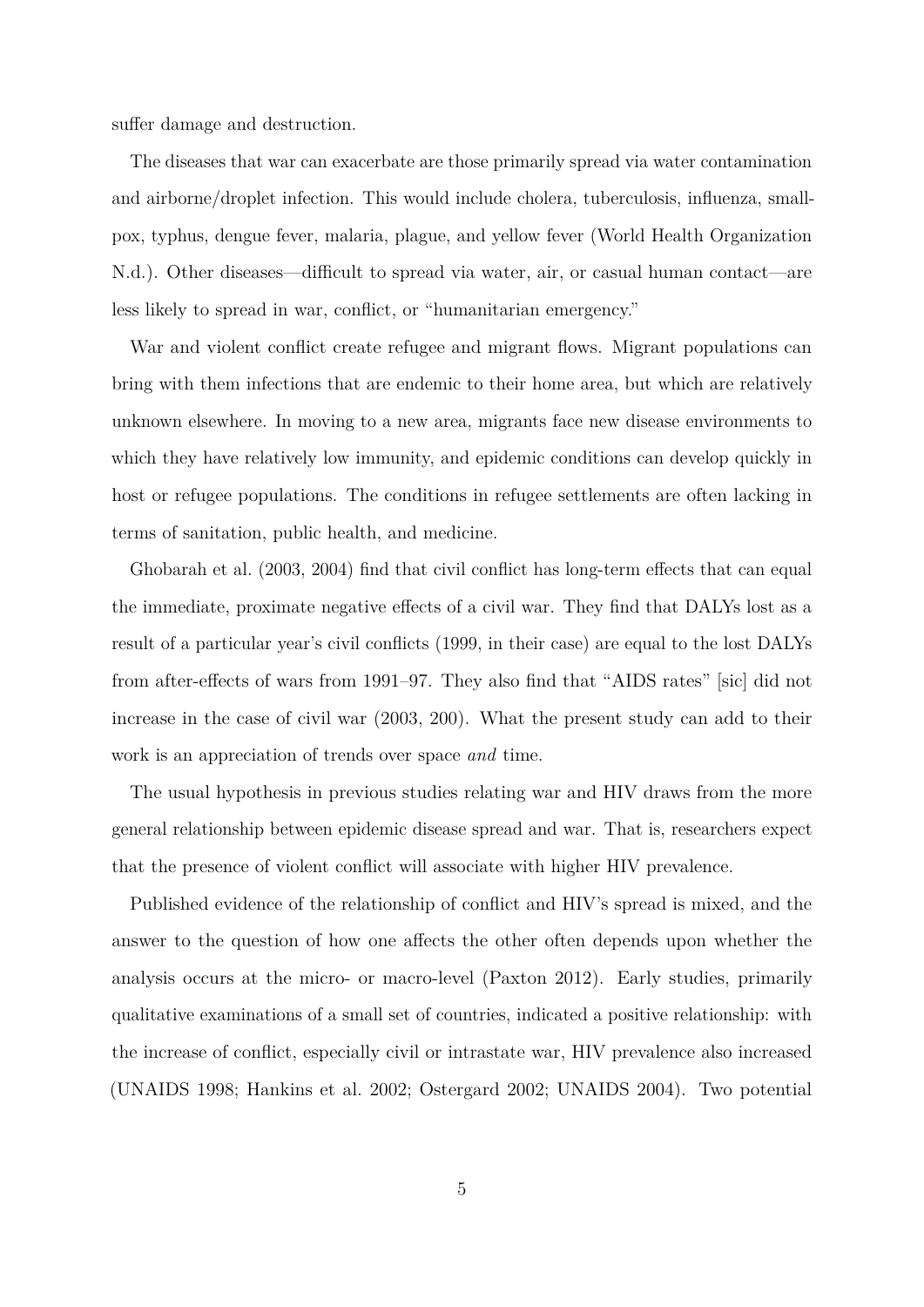causal stories dominate:

- 1. In war, especially that with an ethnic character, forces for one side could use rape to dilute racially and pollute ethnic antagonists. Should some men be HIV-positive, so much the better.
- 2. In refugee camps, because people are displaced from the social and institutional structures that mitigate risky behavior, women in particular would be at greater risk for sexual assault and violence, and this would facilitate more efficient spread of HIV.

By the first decade of the 2000s, based on the foregoing, it had become common among professional development workers and global HIV activists to assert that the violence of war and concomitant disruptions like refugee flows increased overall HIV prevalence (see, for example, [Salama and Dondero 2001;](#page-21-4) [International Save the Children Alliance 2002;](#page-21-5) [Smith 2002;](#page-21-6) [Carballo and Solby 2001;](#page-20-7) [Hankins et al. 2002\)](#page-20-6).

More recent quantitative studies, however, have been mixed in their conclusions. [Spiegel](#page-21-7) [et al.](#page-21-7) [\(2007\)](#page-21-7), argued (to some controversy) that conflict related-rape occurring among refugee populations did not appear to increase HIV prevalence. Notably, [Spiegel et al.](#page-21-7) did not employ any standard political science measures for concepts like conflict, polity type, and other political variables. [Iqbal and Zorn](#page-21-8) [\(2010\)](#page-21-8), on the other hand, tested linear regression models alongside spatial analysis, and the study found positive relationships and spatial "neighborhood" effects for war upon HIV. [Iqbal and Zorn](#page-21-8) restricted their analysis to sub-Saharan Africa and to HIV prevalence from 1997-2005, measured every other year  $(N = 181)$ .

In line with the work of [Davis and Kuritsky](#page-20-8) [\(2002\)](#page-20-8) and [Mock et al.](#page-21-9) [\(2004\)](#page-21-9), I am less convinced by such logic (i.e., War  $\Rightarrow$  Rape  $\Rightarrow$  Increased HIV). HIV differs from diseases like cholera, plague, smallpox and influenza in at least two important respects. HIV's primary mode of transmission is human sexual contact and its secondary mode is direct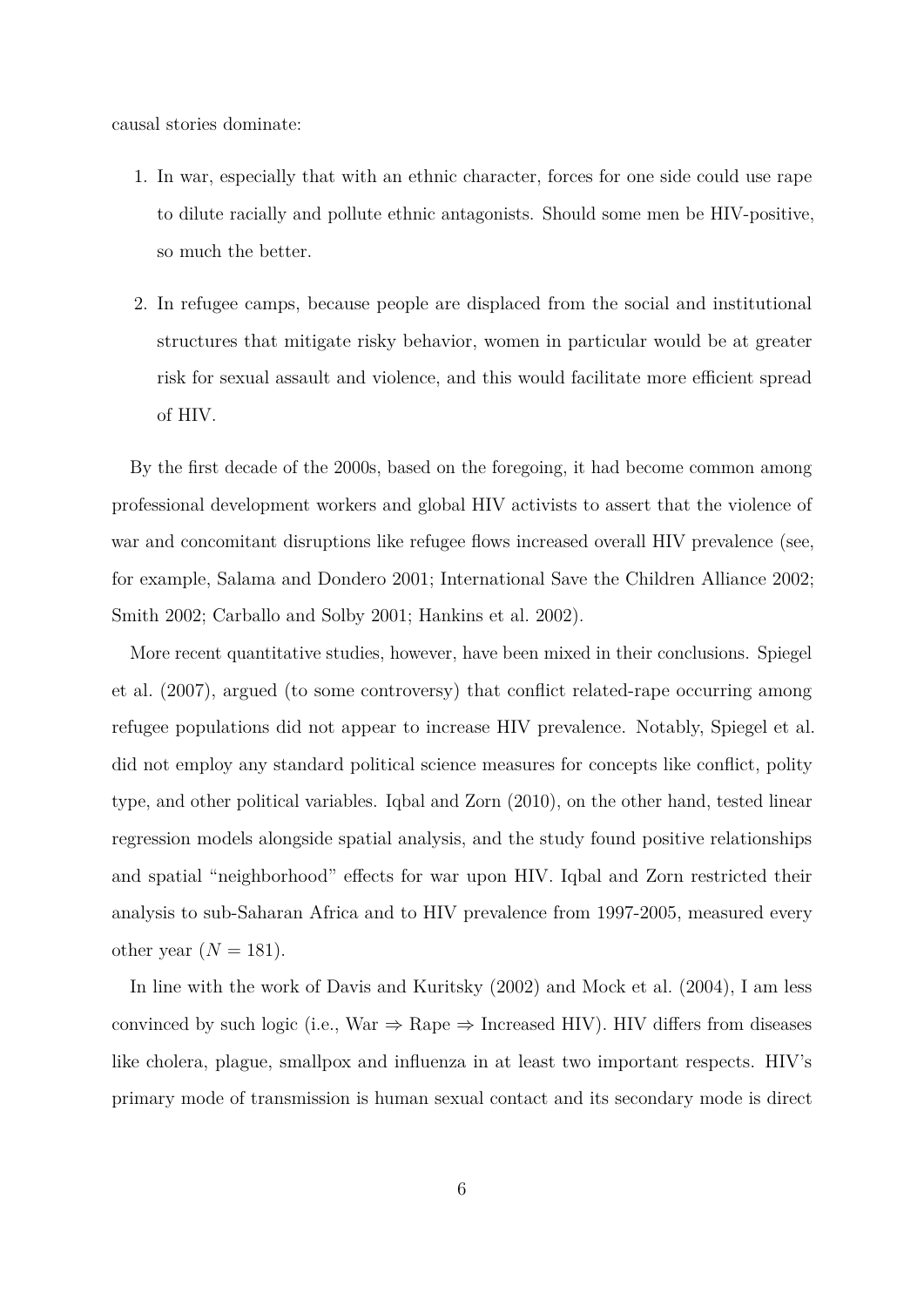blood transfer. Under peacetime conditions, the virus needs a highly connected network to spread widely in a human population, and it is not clear that such conditions can be maintained in time of war. [Carnegie and Morris](#page-20-3) [\(2012\)](#page-20-3) found that small changes in the mean number of partners (e.g., from 1.9 to 1.7 at any particular time) can have radical effects on the amount of the population linked together and most able to sexually spread a disease. Although there exists little direct evidence about sexual activity in war, we can question the logic of whether people engage in "normal" sexual activity, much less the extensive, dense, simultaneous networks needed to spread HIV.

War and violent conflict have two opposing effects for potential sexual interaction. First, they mobilize fighting forces and deploy them throughout the theater of the conflict. As noted above, some research has advanced the idea that soldiers are either more likely to harbor HIV within the ranks and that they also use rape and sexual violence as part of the weapons of war. Given that rape and HIV did not seem to be at higher incidence in civilian populations subject to military violence [Spiegel et al.](#page-21-7) [\(2007\)](#page-21-7), we should be suspicious of this mechanism for a relationship between epidemic and war.

Second, in the region where war occurs, civilian movement proves dangerous and risky. Remaining where one is, if a non-combatant, may also prove risky, if the fighting is near enough to where one is. To create refugee flows, however, the costs and dangers of movement during time of war — decreased social stability of leaving one's village or neighborhoods, potential for rape or other sexual assault, loss of possessions and properties resulting from their abandonment and so forth — have to outweigh the costs of staying where one is. Until those costs are high, war will result in a preference for "hunkering down" in people's current circumstances to wait out the conflict. Anecdotally, this is what happened in the case of Angola, during its civil war from 1975–2001.

The political institutions and governance within a country affect the qualities and intensity of an HIV response. [Lieberman](#page-21-10) [\(2009\)](#page-21-10) analyzed the ways that ethnic group boundaries affect the effort that political leaders put into anti-HIV policies and the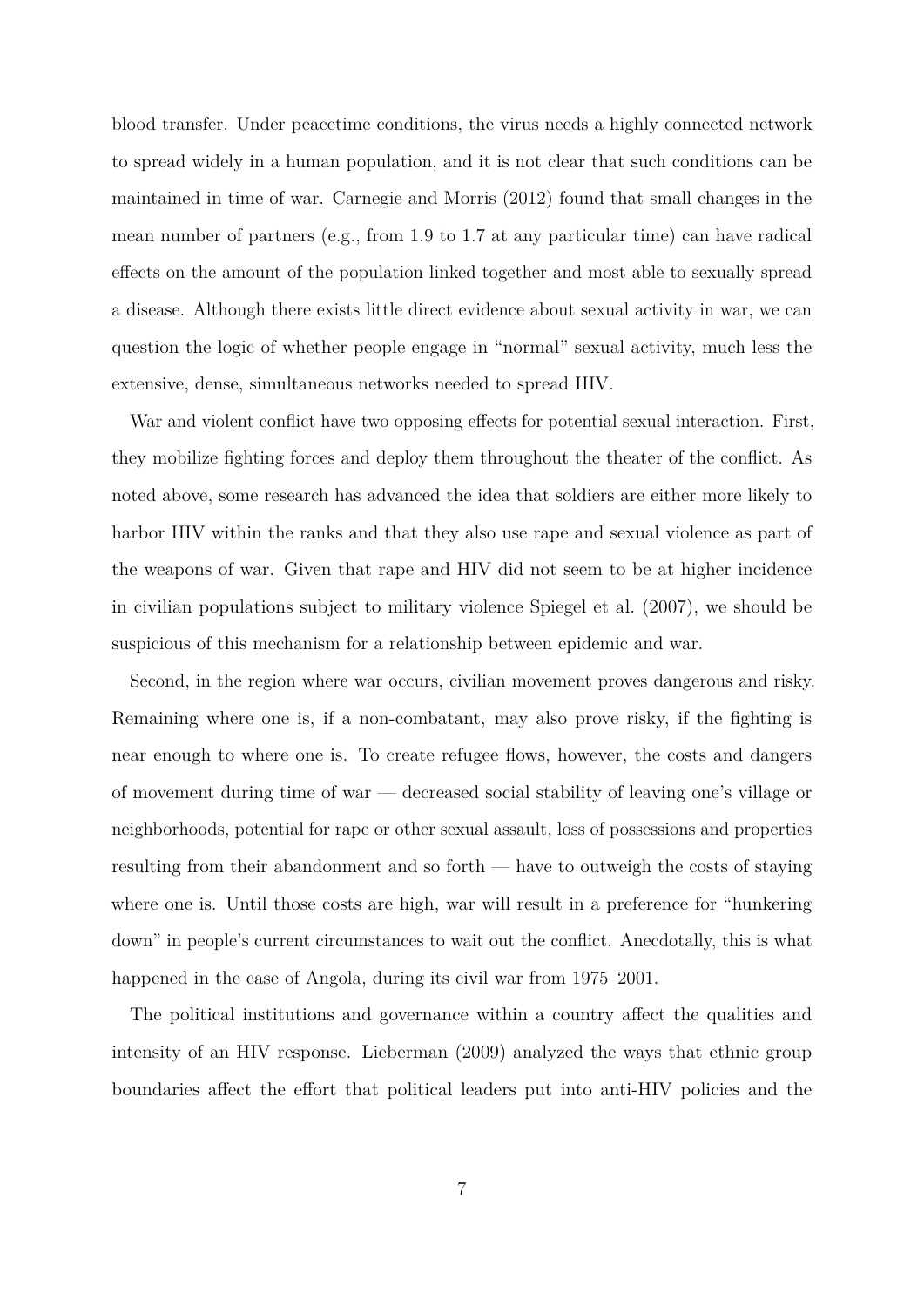resulting effects that this has on the spread of the disease. Importantly, more rigid ethnic boundaries lead to a sense of in-group/out-group membership, with leaders more willing to pursue HIV policies that benefit members of their own ethnic group. If we consider ethnic war as the most intense expression of ethnic barriers among different groups, then we could expect ethnic war might result in an overall increase in HIV prevalence.

In sum, I do not intend to say that HIV would be *impossible* to spread during conflict, but sufficient evidence exists on the importance of sustained sexual networks that we can question factors like war that disrupt those networks. On this logic, I expect that although the *process* may be hard to assess quantitatively, the *outcome* of violent conflicts is that they do not exacerbate the spread of HIV (the total effect is negligible or negative).

# **2 Methods**

Data used in this paper come from standard sources in political science and political sociology, combined with other data obtained from UNAIDS, United Nations, and World Bank databases. All data are public and widely available.

I restrict analysis to the set of "developing" countries, as defined by the World Bank's country income categories of low, low-middle, and high-middle income countries. This makes 139 countries potentially available for analysis, over the period from 1990–2007. I further separate out the sub-Saharan African countries to perform analysis on them apart from that on the full set of developing countries. The HIV epidemic has affected this region of the world more severely than any other, and the epidemic here differs from that in the rest of the world.

### **2.1 Dependent Variable: HIV prevalence**

Data on HIV prevalence was taken from the [UNAIDS](#page-22-1) [\(2008\)](#page-22-1) national-level, time-series estimates of HIV prevalence; I use the midpoint estimate of HIV prevalence, rather than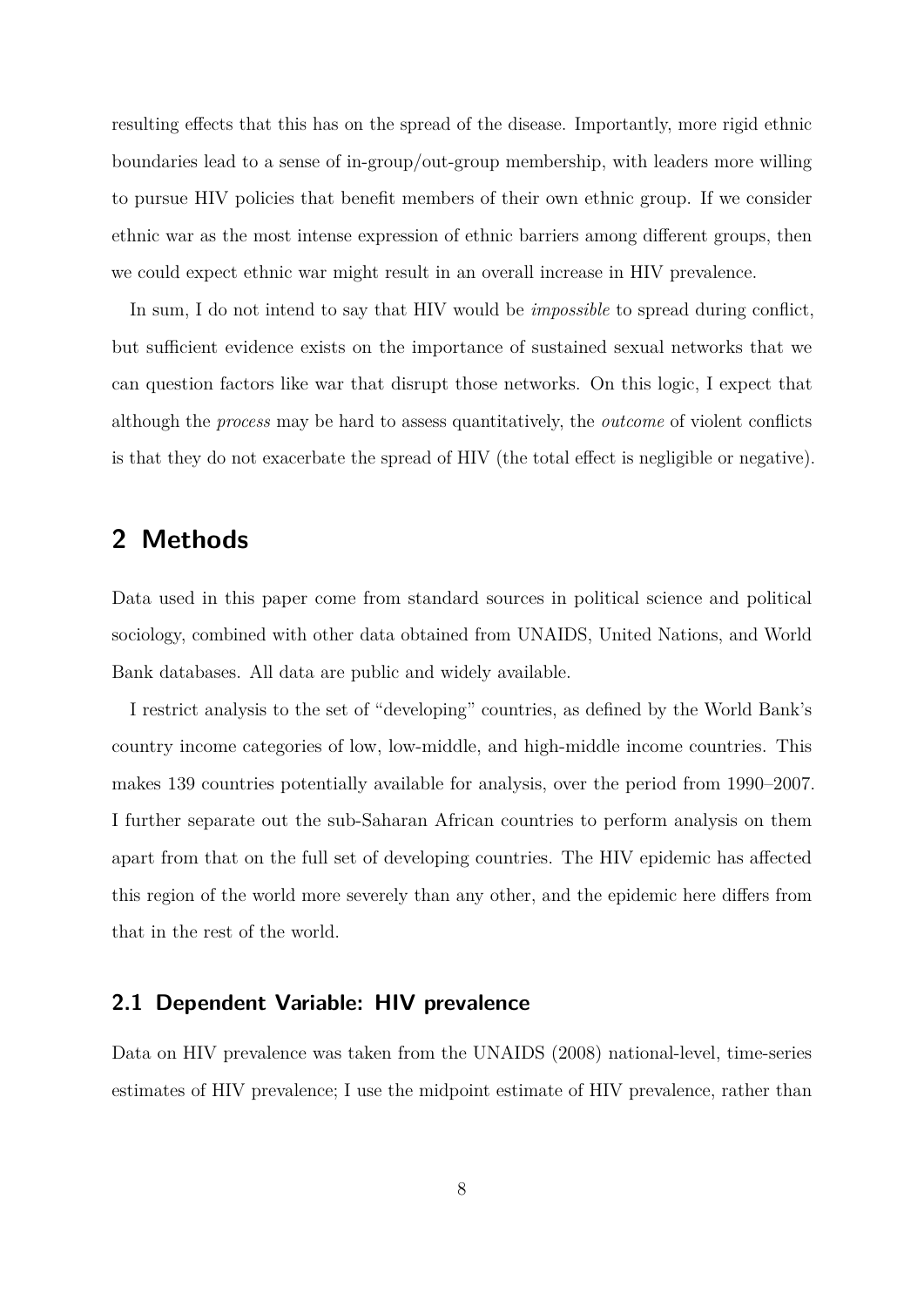the high and low estimates also provided.

Graphical analysis of HIV prevalence shows some interesting differences between and within the two subsets of data I examined, sub-Saharan Africa and non-African developing countries. Figure [1](#page-23-0) shows histograms and kernel density curves by country for all states in sub-Saharan Africa, and Figure [2](#page-24-0) is an aggregate curve for all of sub-Saharan Africa. In aggregation, we can see that most country-years in sub-Saharan Africa have low overall HIV prevalence, and the modal range is between 0 and 1 percent. The distribution of values, however, is quite broad, ranging out to estimates in the high-20 percentiles. Disaggregated by country, as in Figure [1,](#page-23-0) we see much variation in the levels and trends of prevalence different countries face. Some have maintained fairly low levels of HIV (e.g., Angola or Ghana), some have experienced changing levels of prevalence (Uganda), and others have had mostly high prevalence (Botswana, Zambia, Zimbabwe).

#### Figure [1](#page-23-0) and [2](#page-24-0) here.

For the developing world *sans* sub-Saharan Africa, the story in Figures [3](#page-25-0) and [4](#page-26-0) is a different one. Most significantly, the range of HIV prevalence in these countries is a full order of magnitude lower than in sub-Saharan Africa, with values ranging from 0–3 percent (as compared to 0–30 percent). The aggregate curve is also (perhaps) less "bumpy" than in Figure [2.](#page-24-0) When comparing the by-country graphs, there do appear to be more countries in the non-sub-Saharan Africa set that have a greater range of values, indicating changes in the size of epidemics over time. These, however, have also remained largely between 0 and 3 percent.

Figure [4](#page-26-0) and [3](#page-25-0) here.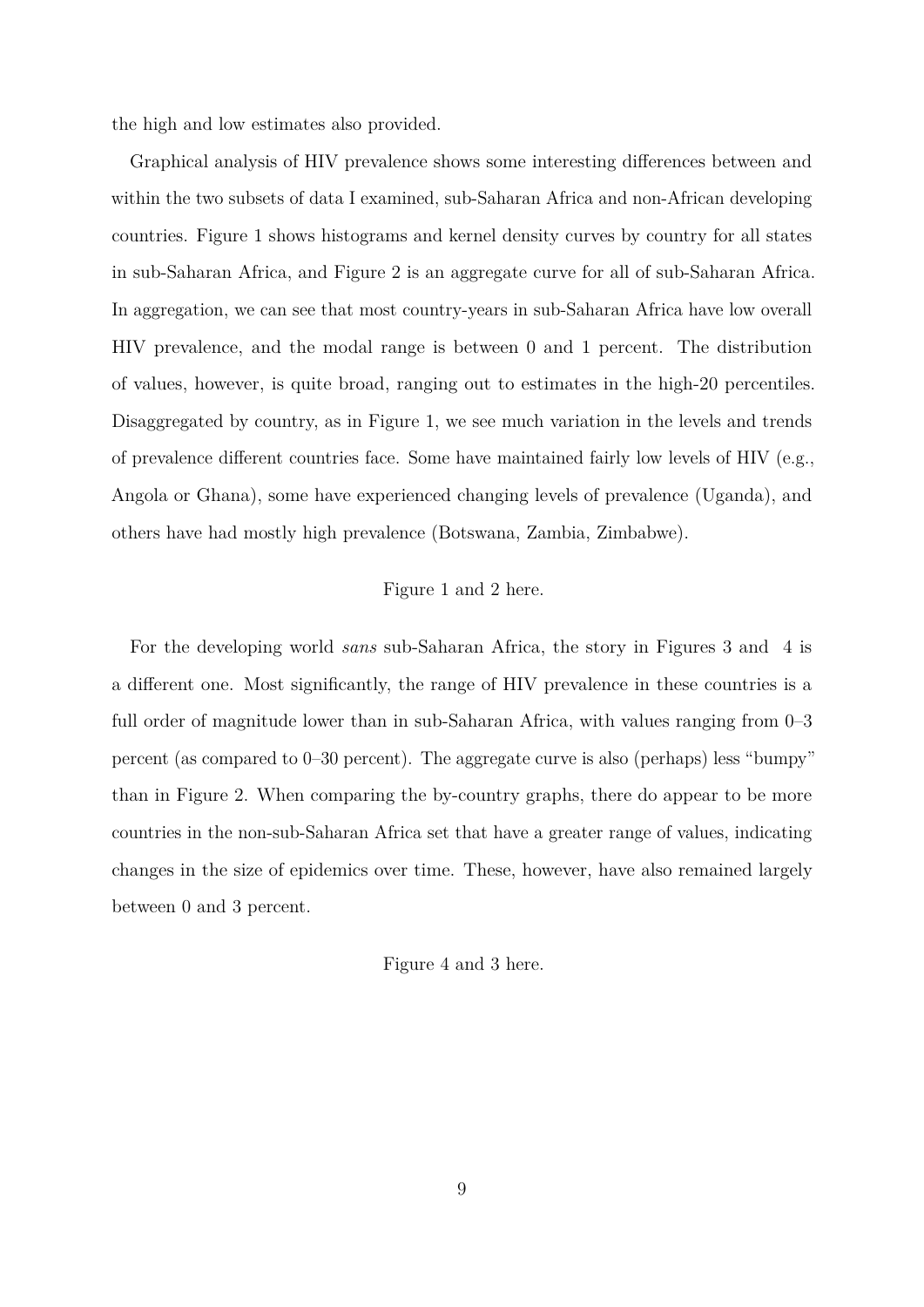### **2.2 Explanatory variables**

#### **2.2.1 Conflict episodes**

For the measure of various types of armed conflict, I used the Major Episodes of Political Violence (MEPV) data set [\(Marshall 2006\)](#page-21-11). In this case, MEPV provides the most relevant dataset for several reasons: (1) it draws upon other common conflict datasets, including the COW and SIPRI datasets, so it makes use of relevant information in other sources; (2) the author of MEPV is one of the co-authors for Polity IV, which I use for a control variable and which should augment conceptual consistently across datasets; and (3) MEPV is sensitive to the characteristics of modern warfare, requiring fewer threshold deaths than other datasets, counting civilian deaths rather than just military force deaths, and separating intra-state warfare into ethnic and civil types.

The MEPV provides data for all country-years covered in the HIV prevalence data, and it separates conflicts according to a magnitude criterion and a type criterion. In terms of magnitude, there are (1) wars and (2) episodes of armed violence. I have conducted this analysis primarily upon the cases coded as wars, because "the designation of 'war' carries with it a stronger institutional, or institutionalized, component and more definite objectives" [\(Marshall 2006\)](#page-21-11). Political science definitions of "war" have also traditionally been more definite and consistent, following those initial criteria established in the Correlates of War project.

War variable measures have three-year lags in the regressions shown below. I chose three year lags for information and epidemiological reasons. Since HIV is a disease that can take a while to manifest in an obvious way, one needs to build in some time lag to account for the long "dormant" period of the virus. Epidemiological surveillance is unlikely to continue full functioning during war, especially if resources available to a government are limited. Even if surveillance continues at previous levels, it may take a government time to catalog, process, and publish information on the presence of HIV, in the face of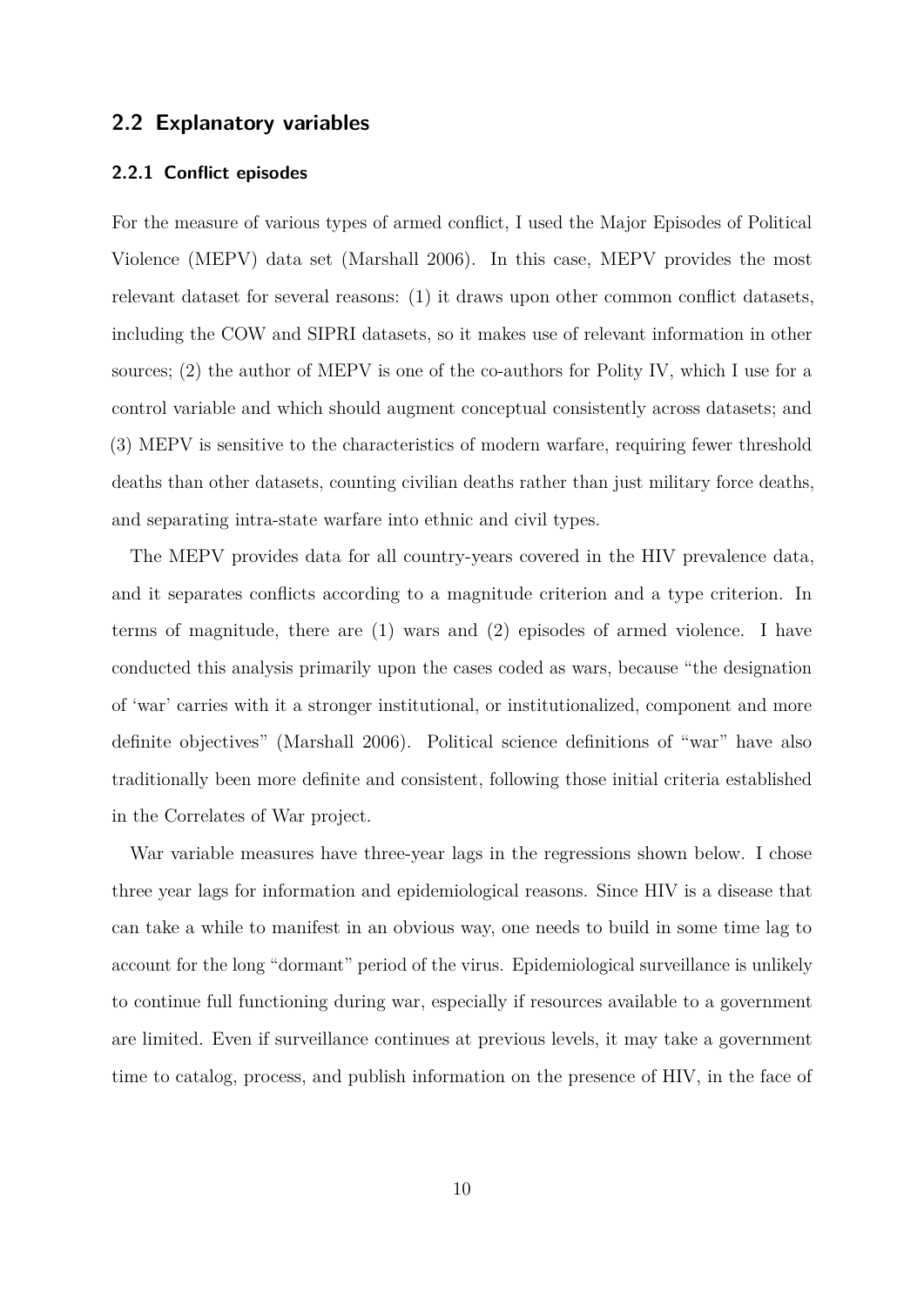warfare. The three-year-lag provides a chance for the virus, surveillance, and information to catch up. I have tested these models with one- and two-year lags, and the results are not substantially different.

(To give some idea of an increase in MEPV scores mean, in Table [1,](#page-27-0) I present MEVP scores for some recent episodes of state violence so that the interpretation of these results makes more intuitive sense.)

Table [1](#page-27-0) about here.

# **2.3 Control variables**

With respect to the control variables, with the exception of the variable measuring polity, these were taken from the World Bank and the UN High Commissioner for Refugees (UNHCR). Data availability imposes some restrictions upon what can be used. In several cases, plausible controls (such as total health spending/gov't health spending as a percentage of gross domestic product (GDP); literacy rate; or urban population percentage) were not available for more than 2 or 3 of the 17 total years in this dataset. Inclusion of these variables would severely limit the time-element of this study, cutting the number of cases drastically. In line with the advice of [Achen](#page-19-0) [\(2005\)](#page-19-0), I have not included every possible control variable, a la so-called "garbage can regressions," but I have included a set of controls that covers in concept and previous statistical analysis the alternative structural factors for levels of HIV prevalence.

#### **2.3.1 Political regime**

I use the Polity IV [\(Marshall and Jaggers 2006, rev. 2007\)](#page-21-12) data to measure the political character of the country-years. For both sub-Saharan Africa and other developing nations, the mean scores are just slightly above the scale's midpoint of 0 (0.1 and 1.5 respectively) but the standard deviations are rather large. In both sets of countries, the polity scores distribute bimodally. Most country-years are either quite democratic or autocratic, and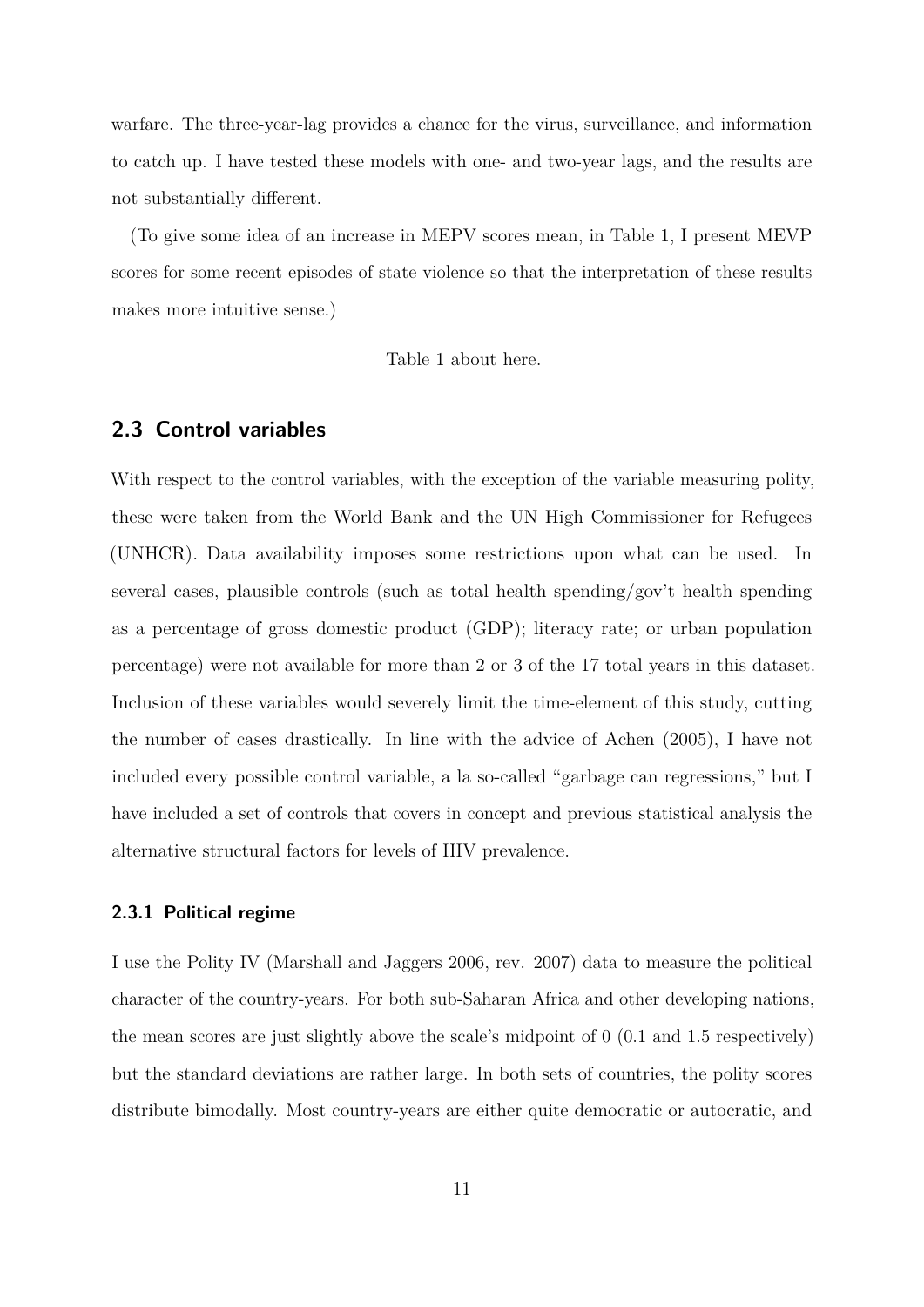(comparatively) few fall in the middle range of scores. The set of non-sub-Saharan Africa developing countries has relatively even autocratic and democratic peaks, while Sub-Saharan Africa has a comparatively taller autocratic peak.

# **2.4 Models**

I conducted analysis via linear regression of HIV prevalence upon the foregoing independent and control variables, using several regression techniques to assess the robustness of the findings. I also used two different error estimation procedures, both often recommended for TSCS analysis.

For this data, covering a relatively large number of countries (from 46–139) and years  $(17)$ , where  $T < N$ , and where most of the independent variables of interest are relatively stationary over time, the fixed effects estimator provides a commonly accepted way to examine "un-modeled factors" particular and idiosyncratic to individual countries. With the sort of data employed here, [Green et al.](#page-20-9) [\(2003\)](#page-20-9) indicate that including fixed effects can help to address some of the problems that come from unobserved "interdependencies among the observations" (441).

This is not to say that the fixed effects method is universally recommended for TSCS. [Beck and Katz](#page-19-1) [\(1995\)](#page-19-1) argue that for much of this type of data, a better procedure would use pooled ordinary least squares (OLS) for coefficient estimates and then to use a standard error technique devised to account for the fact that the data is actually composed of multiple panels of countries observed over the same time period $(s)$ : the panel-corrected standard error (PCSE). They recommend PCSE because more conventional Huber-White "robust" standard errors (RSE) treat the potential heteroskedasticity introduced by having multiple panels as a problem rather than as an integral and interesting aspect of TSCS data. RSEs are thus likely to be smaller than the "true" standard error [\(Beck and Katz](#page-20-10) [1996,](#page-20-10) 21). For the sake of comparison, I present results estimated with both RSE and PCSE, although PCSE are generally more appropriate for modelling the error structure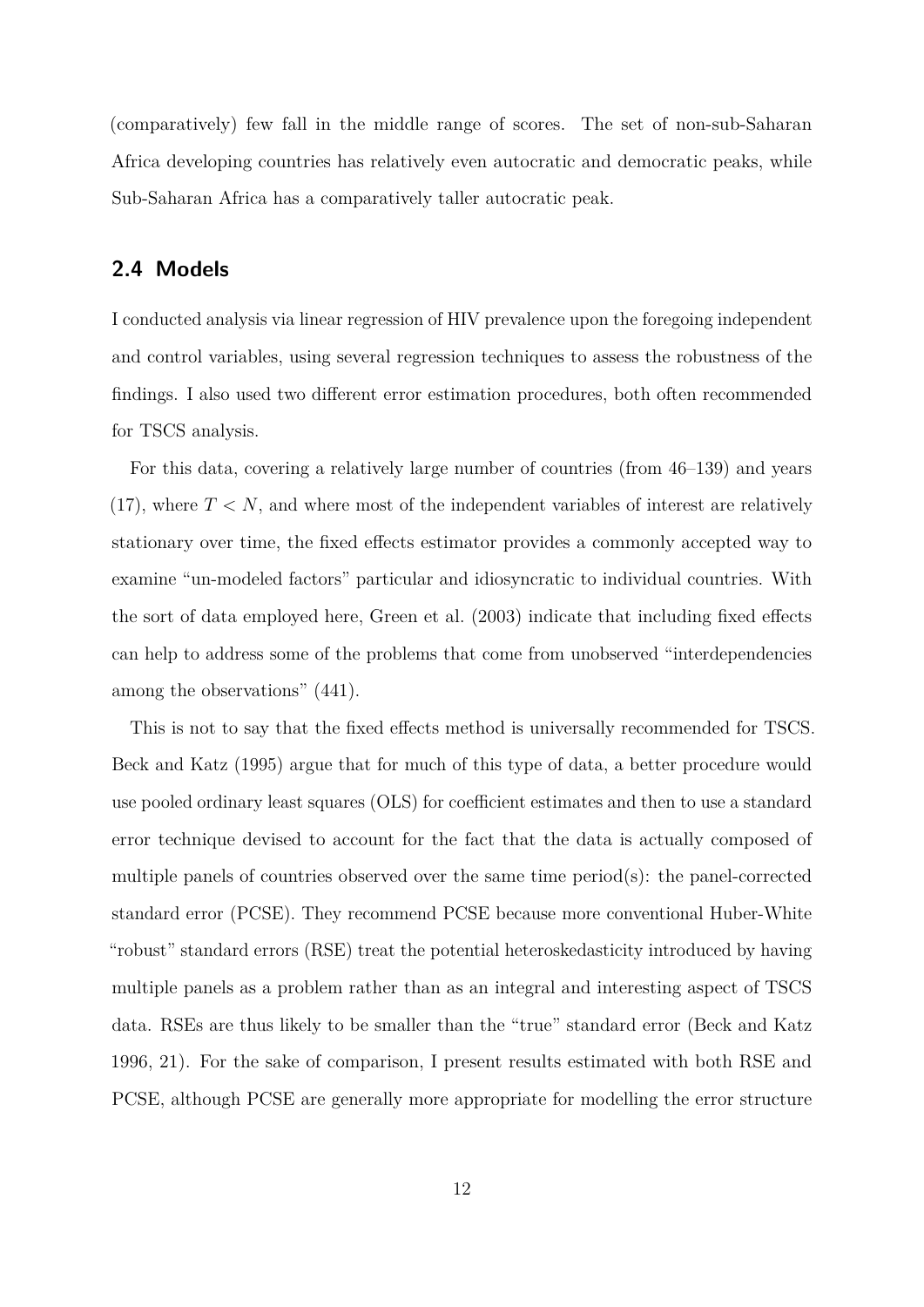in data like mine.

[Beck and Katz](#page-20-10) [\(1996\)](#page-20-10) suggest that when examining TSCS data, in addition to using OLS and PCSE, one should include a lag of the dependent variable (LDV) on the independent variable side of the regression equation. This allows for "dynamic" (serially independent) error structures. It takes account of the level of the dependent variable in the previous time period, and effectively de-means the dependent variable. One refers to this as taking account of the "unit root." However, this only works when the unit root is not approximately equal to one. When the unit root is close to one (that is,  $\gamma \approx 1$  in  $Y_t = \gamma Y_{t-1} + \varepsilon$ , virtually all the variation in the dependent variable would be "sucked up" by the previous values of that variable. In this case, we have to find other ways to de-mean the dependent variable, and the most common is to take the time-period differences of both sides for variables that do not change much (factors that are "big and slow-moving"). This allows one to see the difference that changes in the independent variables make on changes in the dependent variable. Such is the method of first differences.

Beck and Katz's LDV will not work in this dataset. As [Achen](#page-19-2) [\(2000\)](#page-19-2) notes, in a situation where there is both serial correlation in the regression equation and heavy trending in the LDV, ". . . the autoregressive term does not conduct itself like a decent, well-behaved proxy. Instead, it is a kleptomaniac, picking up the effect, not only of excluded variables, but also of the *included* variables if they are sufficiently trended. As a result, the impact of the included substantive variables is reduced, sometimes to insignificance" (7, emphasis in original).

In this data, when estimating the equation where *Y* is regressed on its immediately previous value, the coefficient is essentially equal to one, suggesting that yearly values of the prevalence of HIV depend largely on the values of previous years. This should not be surprising. However, once we include the lagged dependent variable in any of the models and procedures presented below, even well-accepted causal factors, like per capita income and aid assistance fail to be statistically or substantively significant. Fixed effects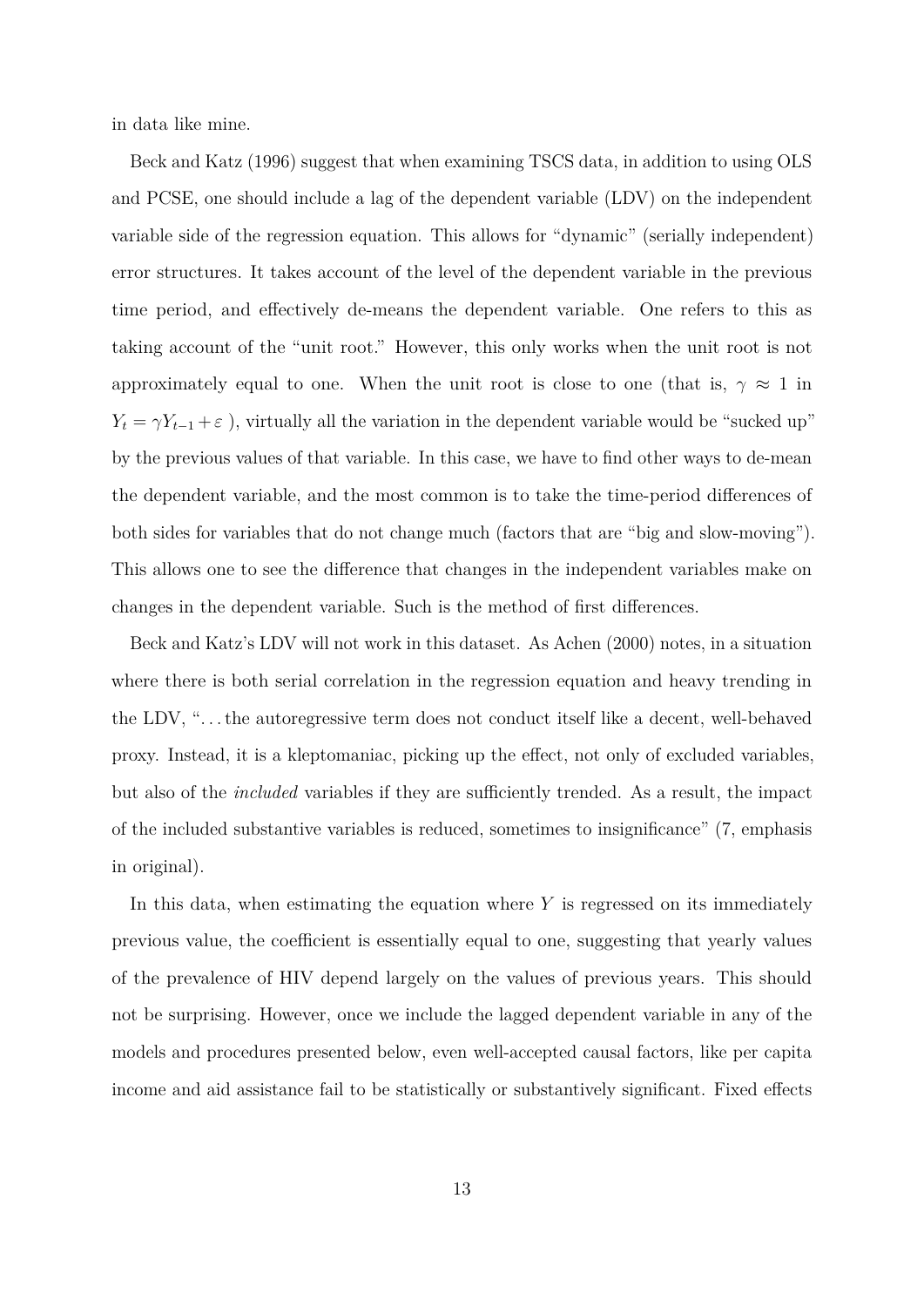regressions to some extent get around this limitation, putting all country idiosyncratic factors including past HIV prevalence into the separately estimated country intercept. Indeed, fixed effects regression can be combined with PCSE to achieve the desired estimation strengths of those multiple intercepts, as well as accounting for the potentially different error structures that each country unit can reasonably be expected to have (Nathaniel A. Beck, personal communication). [Achen](#page-19-2) [\(2000\)](#page-19-2) also suggests that country dummies/fixed effects can address some of the bias present, that between countries.

The first-difference results presented in Table [4](#page-30-0) provide another way of attempting to account for influential past values of the dependent variable. By presenting three different regression procedures and two error structures, I test whether the results coming out of the estimations are substantively robust. That is, if we see similar effects across models, we can be more sure than what we have found is "true".

I use the following equations to estimate the regressions presented in Table [2,](#page-28-0) Table [3,](#page-29-0) and Table [4.](#page-30-0)

<span id="page-13-0"></span>
$$
Y_{it} = \beta_0 + \beta_i x_{it} + \varepsilon_{it} \tag{1}
$$

<span id="page-13-1"></span>
$$
Y_{it} = \alpha_i + \beta_i x_{it} + \varepsilon_{it} \tag{2}
$$

<span id="page-13-2"></span>
$$
\Delta(Y_i)_t = \beta_i(\Delta(X_i)_t) + \varepsilon_{it} \tag{3}
$$

where the independent and control variables, *x*, are those described above, *i* denotes the country, *t* is the time period,  $\alpha_i$  is the vector of country intercepts (fixed effects), and  $\varepsilon_{it}$  are the random error terms. Equation [1](#page-13-0) is the "pooled", standard OLS estimator; equation [2](#page-13-1) estimates the fixed/within effects; and equation [3](#page-13-2) is the first differences procedure.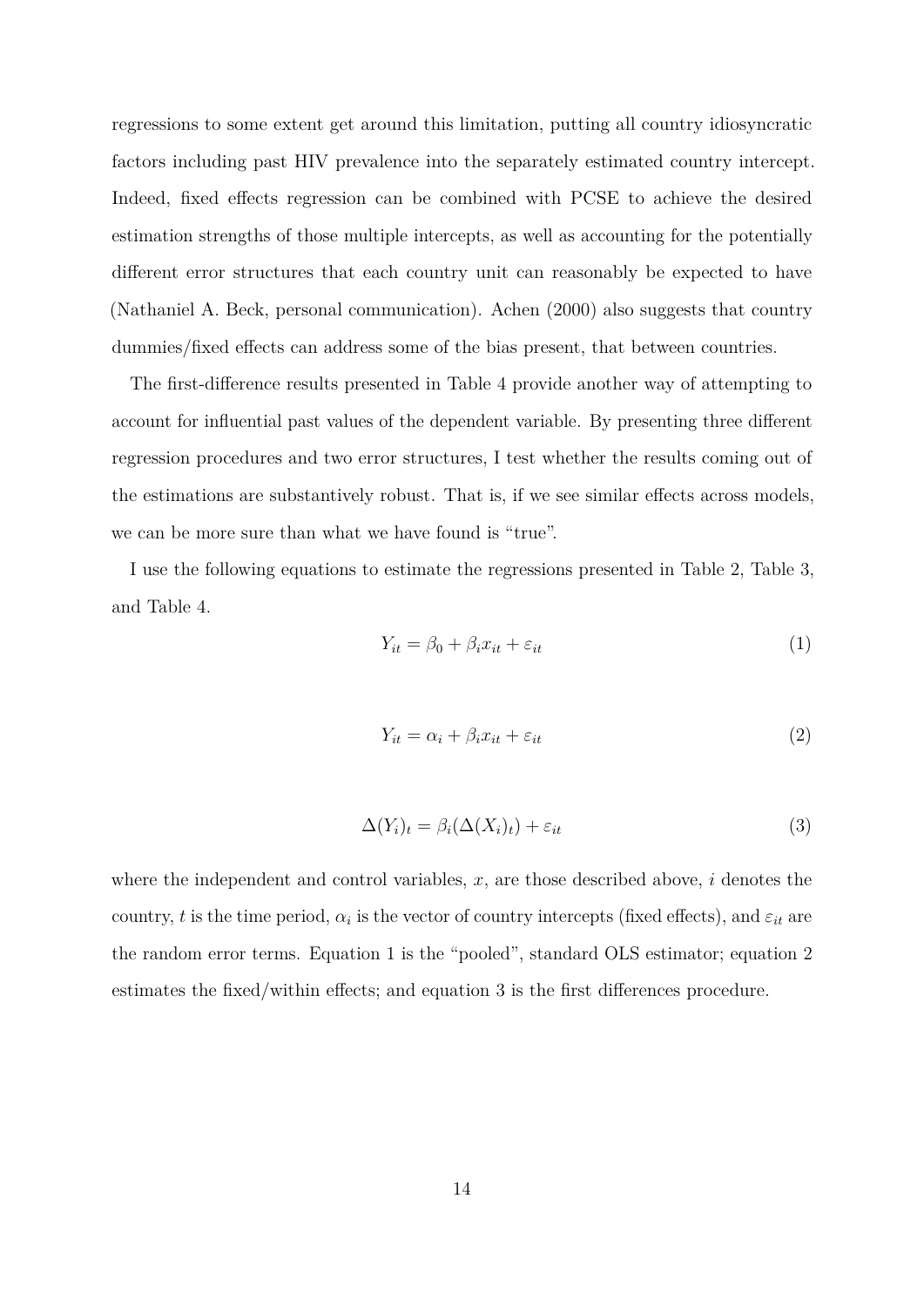# **3 Results and Discussion**

For each model (combination of independent and control variables), I used the regression procedures above and two different methods of calculating the coefficients' standard error (RSE and PCSE). In Tables [2](#page-28-0) and [3,](#page-29-0) Model I tests the independent variables by themselves, and Model II introduces the control variables. Finally, Table [4](#page-30-0) examines the effects of differencing for both sub-Saharan Africa and the full set of developing countries for Model II, using pooled and fixed effects procedures with PCSE in all variations.

Table [2](#page-28-0) about here.

Table [3](#page-29-0) about here.

### **3.1 War and conflict**

Across a variety of model specifications, regression techniques, and error calculations, different types of war also differ in their effects upon the prevalence of HIV. Notably, *intra-state wars, civil or ethnic, are associated with decreased levels of HIV prevalence*. The greater the degree of violence in a civil or ethnic war, the lower the associated level of HIV found in the population three years later.

In sub-Saharan Africa, there are surprising and significant (in terms both statistical and substantial) negative relationships between HIV prevalence and internal warfare. Across model specifications, estimation techniques, and error structures, greater civil and ethnic warfare associated with lower levels of HIV. With eight different sets of results, the coefficient on civil war ranged from -0.209 to -0.911 and was statistically significant (at  $p < 0.10$  in seven cases. For ethnic war, the regression coefficient ran from  $-0.284$  to -0.498, with statistical significance in six cases.

For the "average" civil war in sub-Saharan Africa (that is, when the civil war variable is non-zero; the corresponding value is 4.33, or a war about the intensity of the Eritrean Independence War) one should expect that HIV prevalence in those countries would be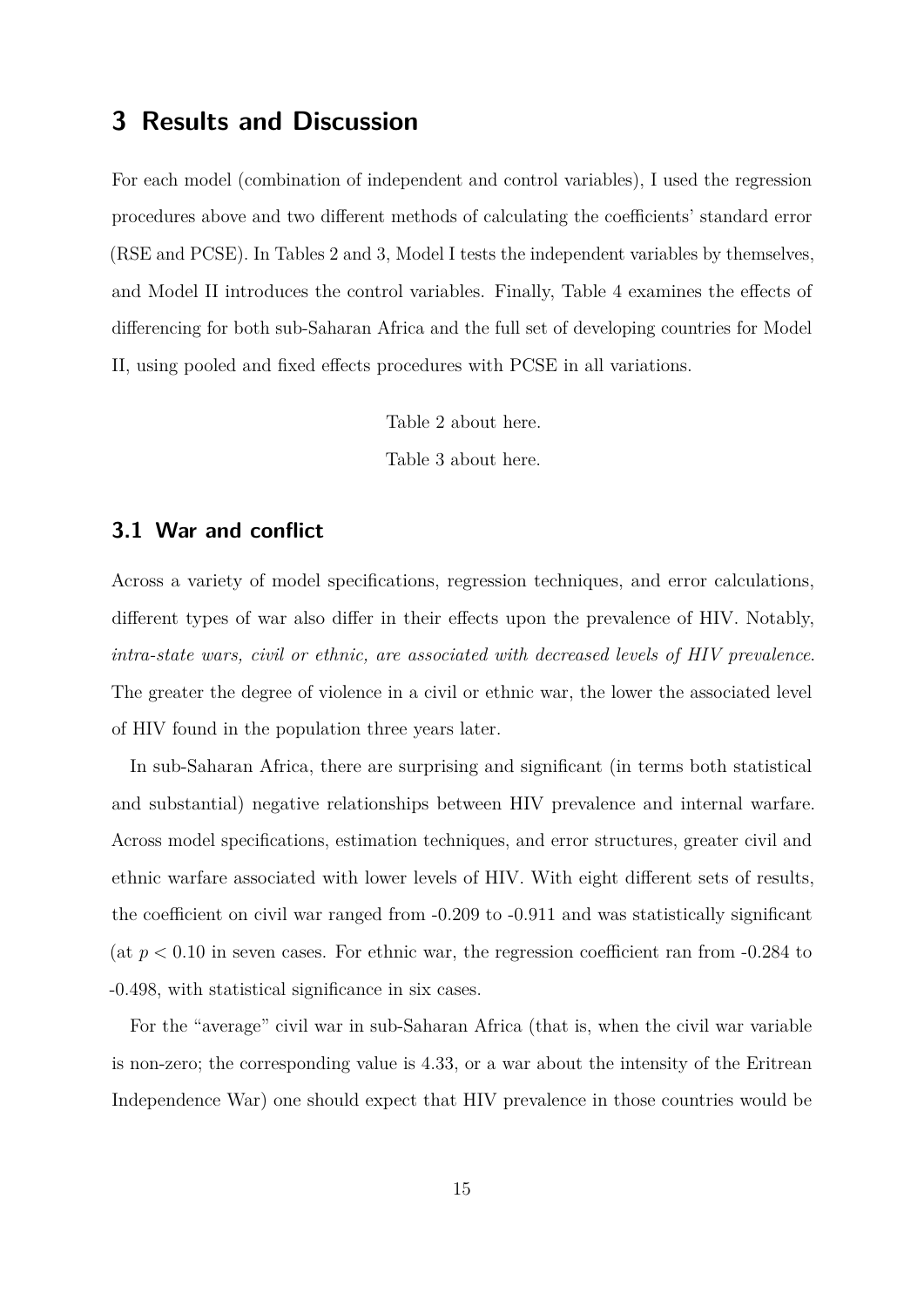from 0.90 to 3.94 percent lower than in the hypothetical case where the war did not occur. For ethnic wars (where the average size was 4.82), the corresponding decreased levels would be between 1.37 and 2.40 percent.

As one would expect, the inclusion of country-specific intercept vectors (the fixed effects model) increases the variation accounted for, as indicated by the  $R<sup>2</sup>$  and the "root mean squared error" measures. The use of the PCSE method, which I argued above is more appropriate with this data, increases the significance of the estimated coefficients, not only for the independent variables of interest. Control variables' error terms were either similar or smaller (better).

Model II (the right-hand four columns of the table) includes control variable measurements. This model, again using both pooled and fixed effects estimation and both error calculations, gives coefficient estimates that we can account as more "realistic", in that they take account of alternative possible explanations. Again, the results are relatively clear in indicating that HIV is lower than otherwise would be when there was a civil war or ethnic war in the country three years previous.

Similar results attain for the full set of developing countries (where I have included a dummy variable for membership in the set of sub-Saharan African countries, given the particular intensity of the pandemic in that part of the world). The size of the coefficients is smaller in this full set, but we still see negative, statistically and substantively significant, results here.

The coefficients for the effects of internal wars upon HIV are quite large, in that they indicate the shift in HIV prevalence for *each unit* of the MEVP score for a particular country. One can analogize and better understand from the example of a hypothetical Angola. In a national civil war similar to the Angolan civil war, we would expect to observe an HIV prevalence of 1.5 to 3.9 percent lower. Note that this does not necessarily mean that a civil war like Angola's *decreases* the level of HIV in the population. What it does mean is that when a civil war of the intensity of Angola's occurs, we can expect that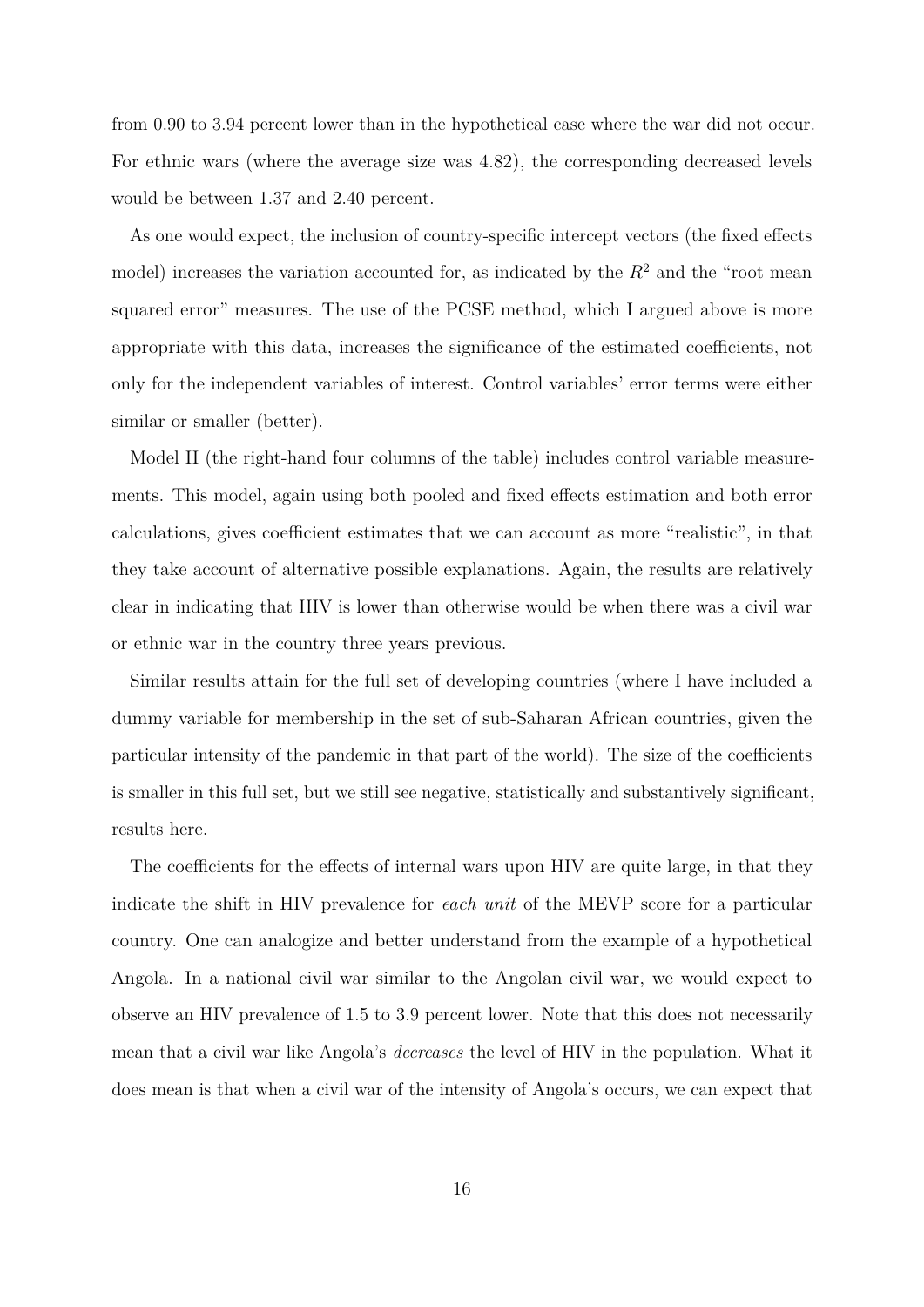HIV prevalence will be lower than if the war had not occurred. A similar logic and results obtain for the case of ethnic warfare.

This analysis is quite sobering. For all of the misery associated with civil or ethnic conflict, *it appears that this type of violence associates with lower HIV levels*. Civil and ethnic wars have powerful negative effects upon the level of HIV in the population of the state under consideration. In other words, HIV prevalence is *lower* under conditions of ethnic or civil war than in the absence of that war.

As we can see, interstate war does not appear to have a consistent effect upon HIV prevalence. For Sub-Saharan African countries, international war's effects in the full model (Model II) are not statistically significant in the pooled estimation and relatively small in the fixed effects estimation. Further examination shows that there are only ten non-zero cases (i.e., where the magnitude of the international war measure is greater than zero) in sub-Saharan Africa.A similar situation is likely at work for the full set of developing countries, where there are only 87 non-zero cases over the whole data.

### **3.2 Regime type and HIV**

In sub-Saharan Africa, the coefficient of democracy with HIV prevalence is either positive or not significantly different than zero. That is, the more democratic a country is, the higher its HIV prevalence. This is relatively unsurprising. By way of example, the five most democratic countries in sub-Saharan Africa are Botswana, The Gambia, Mauritius, Namibia, and South Africa, and three of these—Botswana, Namibia, and South Africa are countries with some of the world's highest levels of HIV (ranging from 10 to 21 percent of the adult population). Although in the sparse Model I, the relationship appears quite strong, in the Model (II) with controls, the relationship of polity score to HIV prevalence pretty much disappears. To take an example, for Botswana, with an average polity score of about eight, the increase in HIV prevalence attributable to democracy ends up being about 0.85 percent.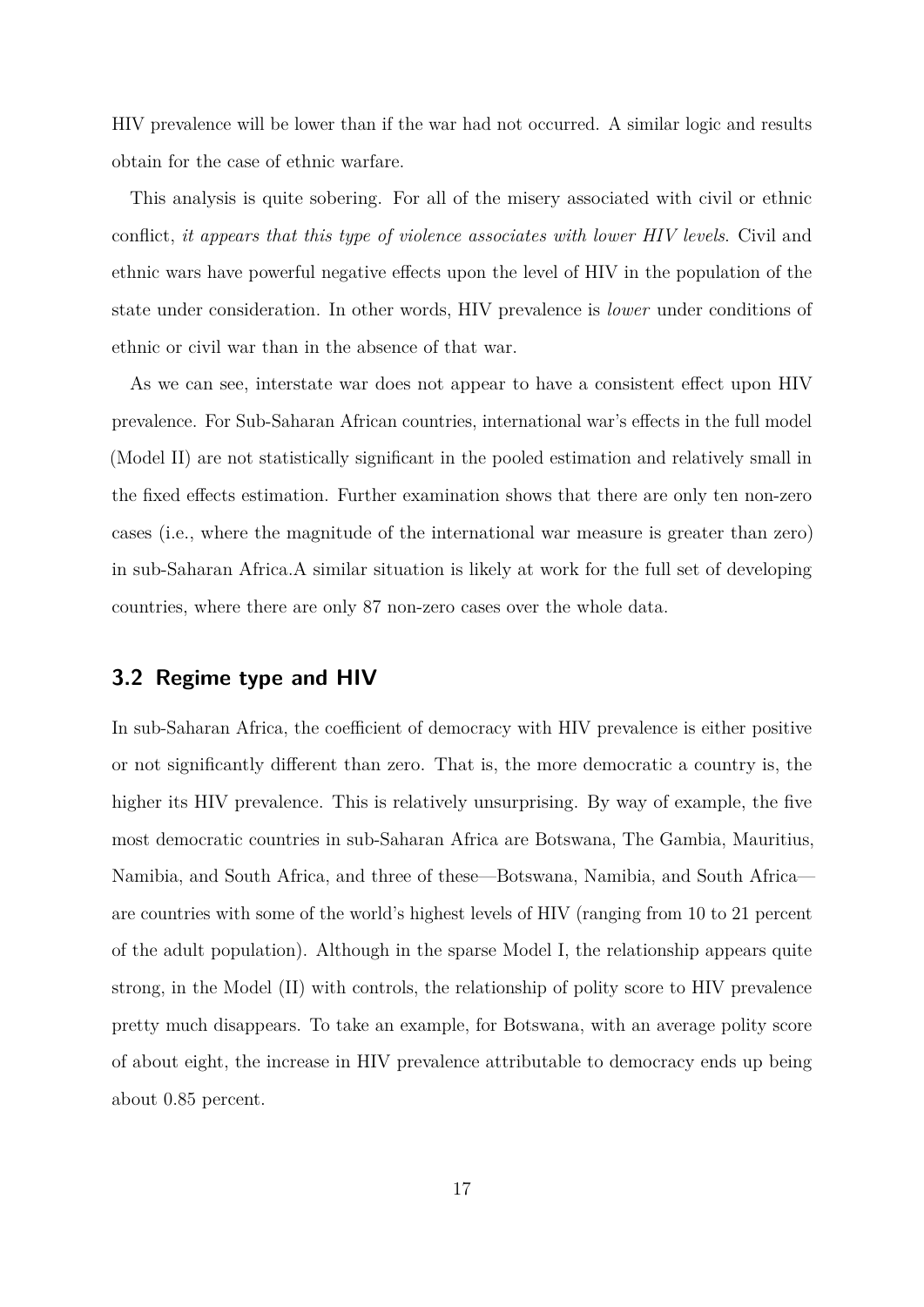In the whole of the developing world, the results are less clear. The sparse model, which either includes a sub-Saharan Africa control or country-level fixed effects, would indicate a strong and significant relationship. Once controls are included, only one of the four variants of Model II achieves statistical significance, and in any case, the coefficients are small. During the entire period of this study, Brazil's polity score was 8; this yields an overall decrease in HIV prevalence (under the pooled PCSE estimation) of 0.34 percent. Not much, but given that the population prevalence in Brazil was about two-thirds of one percent, a difference of 0.34 percent (as compared to when Brazil was a military autocracy and had a polity score of −4) would certainly be of significant real-world concern.

In the case of the developing world writ large, modeling choices very much influence the implication one can draw from the empirics. The fifth through eighth columns of Table [3](#page-29-0) are relatively different, with respect to the estimated effect of democracy and whether the associated error is small enough for it to be statistically significant. One's model and error estimation choices greatly alter the results obtained, with implications for the conclusions drawn. In the case of this data (moderate length time series, many cross-sections, *a priori* reasons for treating the cross sections as heterogenous), the final column (Model IId) makes the most sense, and polity score does not play a substantive or statistically significant role.

### **3.3 Differencing analysis**

As noted above, so-called "unit roots" may confound the sorts of causal arguments that we are able to reasonably sustain about TSCS data, when the period-lagged value of the dependent variable enters into the right-hand side of the regression equation.

#### Table [4](#page-30-0) about here.

In Table [4,](#page-30-0) there are several aspects to take note of before interpreting the results. First, factors that we know from the previous analyses and other studies to be relevant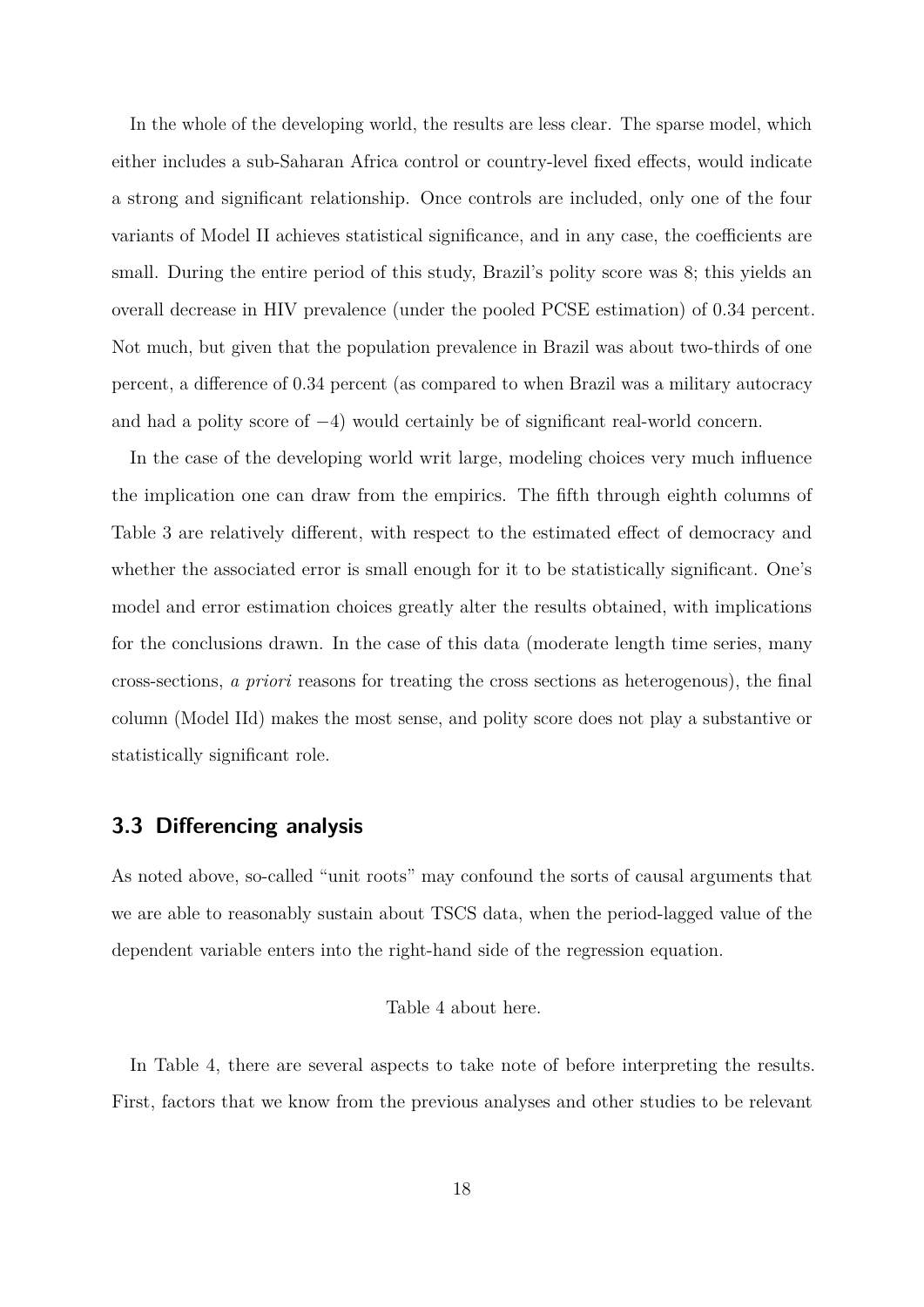predictors of HIV prevalence (i.e., the controls) are relatively small, often not statistically significant, and of small substantive significance. Similarly, on the independent variable measures, the coefficients are generally smaller and with larger standard errors. This is to be expected, as we are now assessing the effects of differences in differences in HIV prevalence, rather than just the effect of differences. The general, "background" levels of these variables have been subtracted out. We are looking at what predicts mean annual increases of 0.23 and 0.12 percent in HIV prevalence, in sub-Saharan Africa and the rest of the developing world.

What we see in Table [4](#page-30-0) is that the effects of the right-hand variable differences on the dependent variable's differences are most predictive in sub-Saharan Africa countries. In Column 2, where different intercepts for each country are estimated, independent and control variables both perform in line with the results in Tables [2](#page-28-0) and [3.](#page-29-0)

The differences effect results are somewhat indeterminate, except for two findings. First, among all developed countries, only being among the set of sub-Saharan African countries was statistically significant. In fact, as seen in the pooled regression model for all developing nations (Column 3), the coefficient on that variable (0.119) accounts for almost the entirety of the average change (0.122). Second, within the sub-Saharan African nations, changes in the level of civil or ethnic warfare (which are infrequent, occurring most often at the initiation or cessation of hostilities) associate with changes in HIV prevalence differences. Based on the results here, we would expect that the outbreak of a war comparable to the Congolese civil war would result in 0.18 percent decrease in HIV prevalence change, negating three-quarters of the mean year-on-year increase for sub-Saharan African countries. A shift in ethnic warfare intensity like Rwanda underwent in the early '90s would decrease HIV differences by roughly one third of a percent, equivalent to one-and-a-half years mean HIV differences.

In and of themselves, the results presented in Table [4](#page-30-0) might be explained away. In combination with the results on non-differenced models, it appears that intra-state war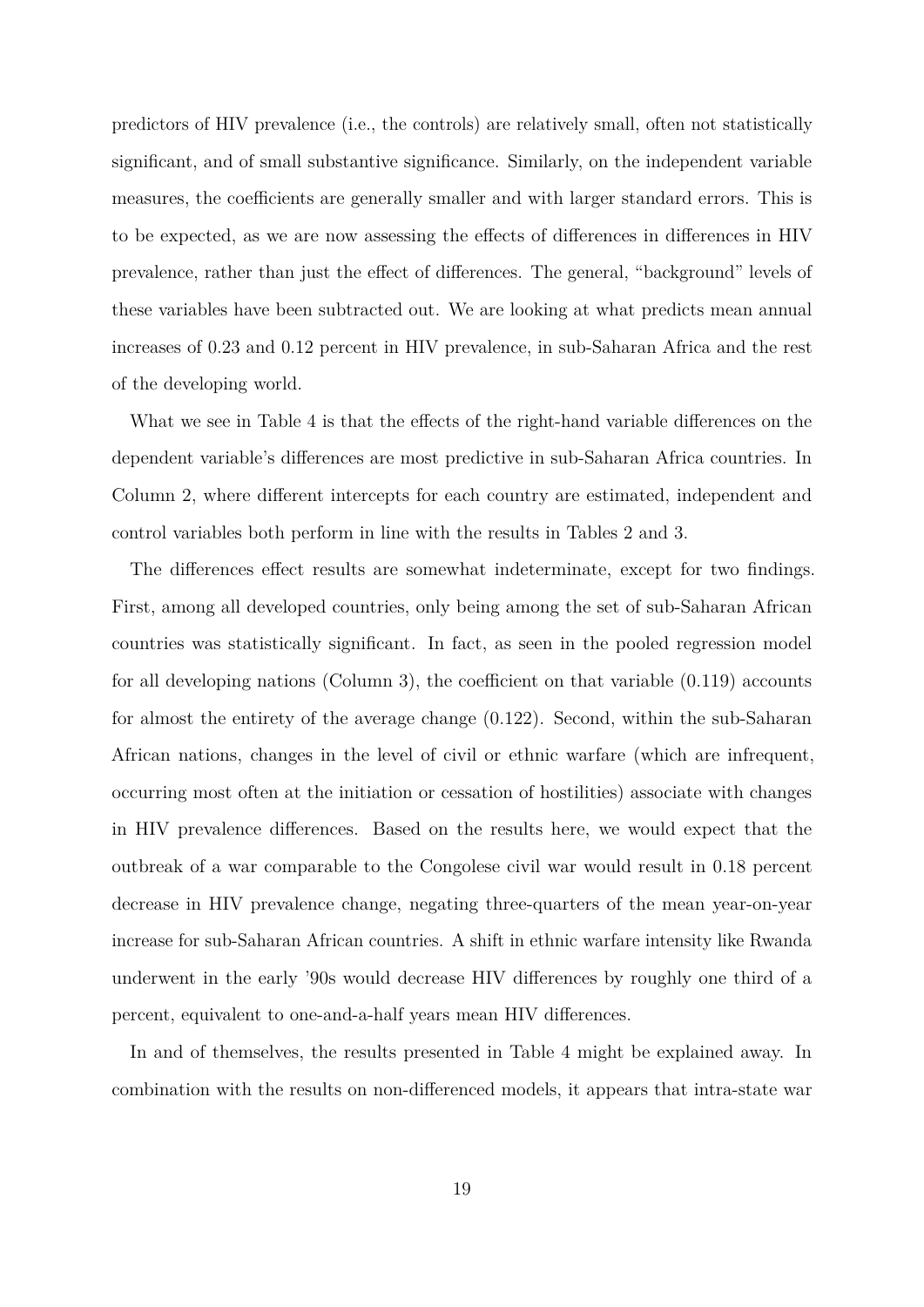processes have at least some degree of relation to lower HIV prevalence.

# **4 Conclusions**

Intrastate violence exhibits lower HIV prevalence, as compared to the (hypothetical) case in which violence does not occur. That finding is robust across a number of estimation procedures and model specifications.

These results may prove sobering, for they suggest the pursuit of some goods may come at the expense of others. That is, lessening civil conflict coincides and perhaps be causally related to concomitant increase in HIV.

If this is the case, the implication to draw is not that we should foment violent intra-state conflict in countries highly affected by the HIV pandemic. Instead, those involved in crafting high-level development policy, as well as those on the front lines of providing services, must put more attention and effort into anti-HIV measures when those take place in a more peaceful environment. The presence and consolidation of peace does not allow development professionals to let their guard down against this disease—indeed, they must be even more vigilant and work even harder against HIV.

There may be a trade-off between the consolidation of peaceful societies and managing one of our most deadly pandemics. With awareness of the trade-off, countries and organizations may be able to avoid goring themselves upon the horns of this dilemma.

# **References**

- <span id="page-19-2"></span>Achen, Christopher H. 2000. "Why lagged dependent variables can suppress the explanatory power of other independent variables." [https://www.princeton.edu/csdp/](https://www.princeton.edu/csdp/events/Achen121201/achen.pdf) [events/Achen121201/achen.pdf](https://www.princeton.edu/csdp/events/Achen121201/achen.pdf).
- <span id="page-19-0"></span>Achen, Christopher H. 2005. "Lets put garbage can regressions and garbage can probits where they belong - Google Search." *Conflict Management and Peace Science* 22(4):327– 339. [doi:10.1080/07388940500339167.](http://dx.doi.org/10.1080/07388940500339167)
- <span id="page-19-1"></span>Beck, Nathaniel, and Jonathan N. Katz. 1995. "What to do (and not to do) with Time-Series Cross-Section Data." *The American Political Science Review* 89(3):634–647.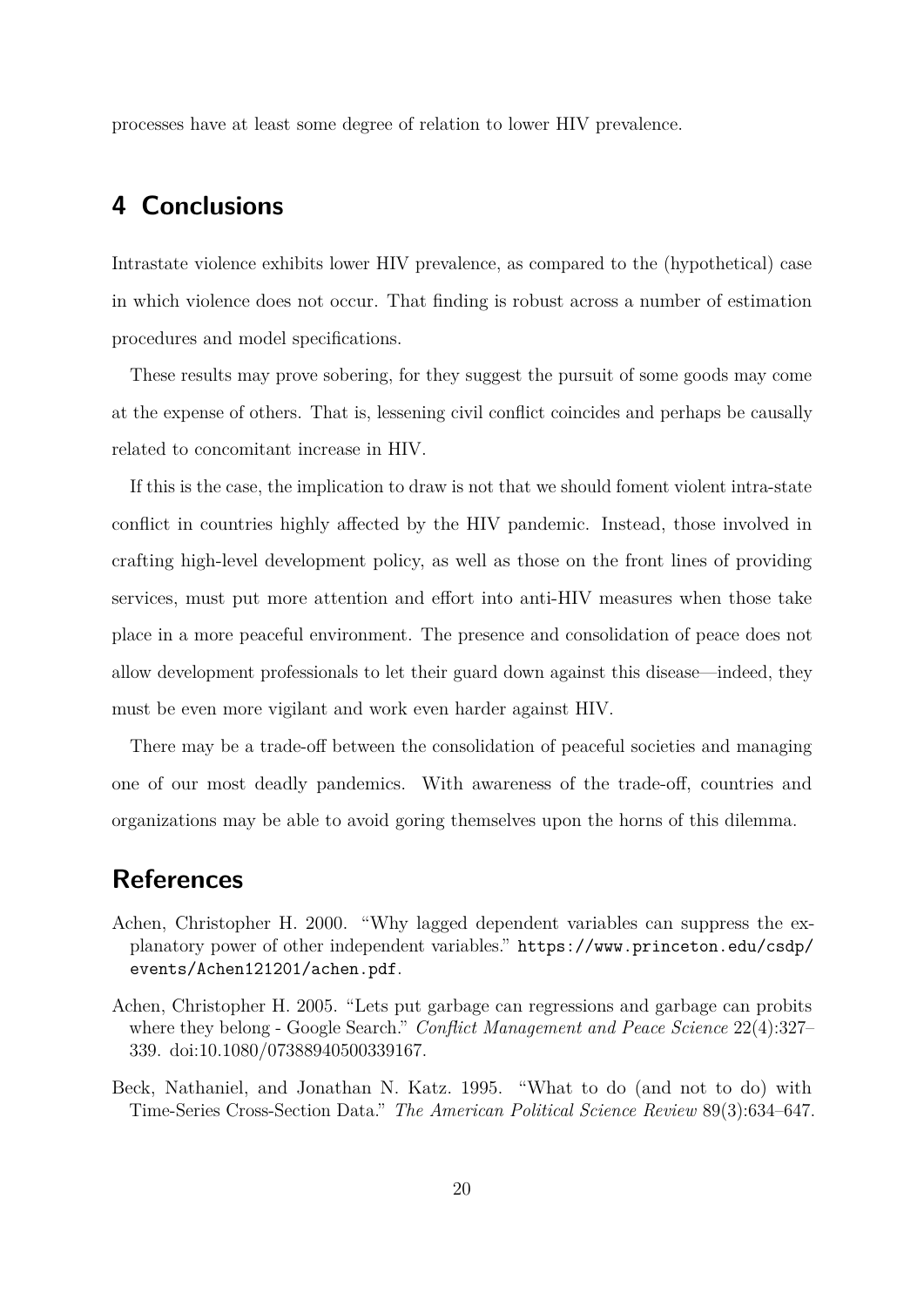<span id="page-20-10"></span>——. 1996. "Nuisance vs. substance: Specifying and estimating time-series-cross-section models." *Political analysis* 6(1):1–36. <http://www.jstor.org/stable/25791568>.

- <span id="page-20-1"></span>Boily, Marie-Claude, Rebecca F Baggaley, Lei Wang, Benoit Masse, Richard G White, Richard J Hayes, and Michel Alary. 2009. "Heterosexual risk of HIV-1 infection per sexual act: systematic review and meta-analysis of observational studies." *The Lancet Infectious Diseases* 9(2):118–129. [doi:10.1016/S1473-3099\(09\)70021-0.](http://dx.doi.org/10.1016/S1473-3099(09)70021-0)
- <span id="page-20-7"></span>Carballo, Manuel, and Steve Solby. 2001. "HIV/AIDS, conflict and reconstruction in sub-Saharan Africa." *Preventing and Coping with HIV/AIDS in Post-Conflict Societies: Gender Based Lessons from Sub-Saharan Africa (Durban, South Africa)* [http://www.](http://www.certi.org/publications/AIDS_symp/pub/carb.PDF) [certi.org/publications/AIDS\\_symp/pub/carb.PDF](http://www.certi.org/publications/AIDS_symp/pub/carb.PDF).
- <span id="page-20-3"></span>Carnegie, Bohme, Nicole, and Martina Morris. 2012. "Size Matters: Concurrency and the Epidemic Potential of HIV in Small Networks." *PLoS ONE* 7(8):e43048. [doi:10.1371/journal.pone.0043048.](http://dx.doi.org/10.1371/journal.pone.0043048)
- <span id="page-20-8"></span>Davis, David R., and Joel N. Kuritsky. 2002. "Violent Conflict and Its Impact on Health Indicators in sub-Saharan Africa, 1980 to 1997." Paper prepared for the 2002 Annual International Studies Association Convention. [http://userwww.service.emory.edu/](http://userwww.service.emory.edu/~poldd/davis.pdf) [~poldd/davis.pdf](http://userwww.service.emory.edu/~poldd/davis.pdf).
- <span id="page-20-2"></span>Faria, Nuno R., Andrew Rambaut, Marc A. Suchard, Guy Baele, Trevor Bedford, Melissa J. Ward, Andrew J. Tatem, João D. Sousa, Nimalan Arinaminpathy, Jacques Pépin, David Posada, Martine Peeters, Oliver G. Pybus, and Philippe Lemey. 2014. "The early spread and epidemic ignition of HIV-1 in human populations." *Science* 346(6205):56–61. [arXiv:http://www.sciencemag.org/content/346/6205/56.full.pdf,](http://arxiv.org/abs/http://www.sciencemag.org/content/346/6205/56.full.pdf) [doi:10.1126/science.1256739.](http://dx.doi.org/10.1126/science.1256739)
- <span id="page-20-5"></span>Ghobarah, Hazem Adam, Paul Huth, and Bruce Russett. 2003. "Civil wars kill and maim people — long after the shooting stops." *American Political Science Review* 97(02):189–202.
- <span id="page-20-4"></span>——. 2004. "The post-war public health effects of civil conflict." *Social Science & Medicine* 59(4):869–884.
- <span id="page-20-9"></span>Green, Donald P., Soo Yeon Kim, and David H. Yoon. 2003. "Dirty Pool." *International Organization* 55(02):441–468.
- <span id="page-20-6"></span>Hankins, CA, SR Friedman, T Zafar, and SA Strathdee. 2002. "Transmission and prevention of HIV and sexually transmitted infections in war settings: implications for current and future armed conflicts." *AIDS* 16:2245–52.
- <span id="page-20-0"></span>Hotez, Peter. 2013. "Another bad thing about war: insect-borne diseases." *Global Post* [http://www.globalpost.com/dispatches/globalpost-blogs/commentary/](http://www.globalpost.com/dispatches/globalpost-blogs/commentary/insect-borne-diseases-wars-mideast-africa-leishmaniasis-chagas) [insect-borne-diseases-wars-mideast-africa-leishmaniasis-chagas](http://www.globalpost.com/dispatches/globalpost-blogs/commentary/insect-borne-diseases-wars-mideast-africa-leishmaniasis-chagas) (accessed 14 November 2013).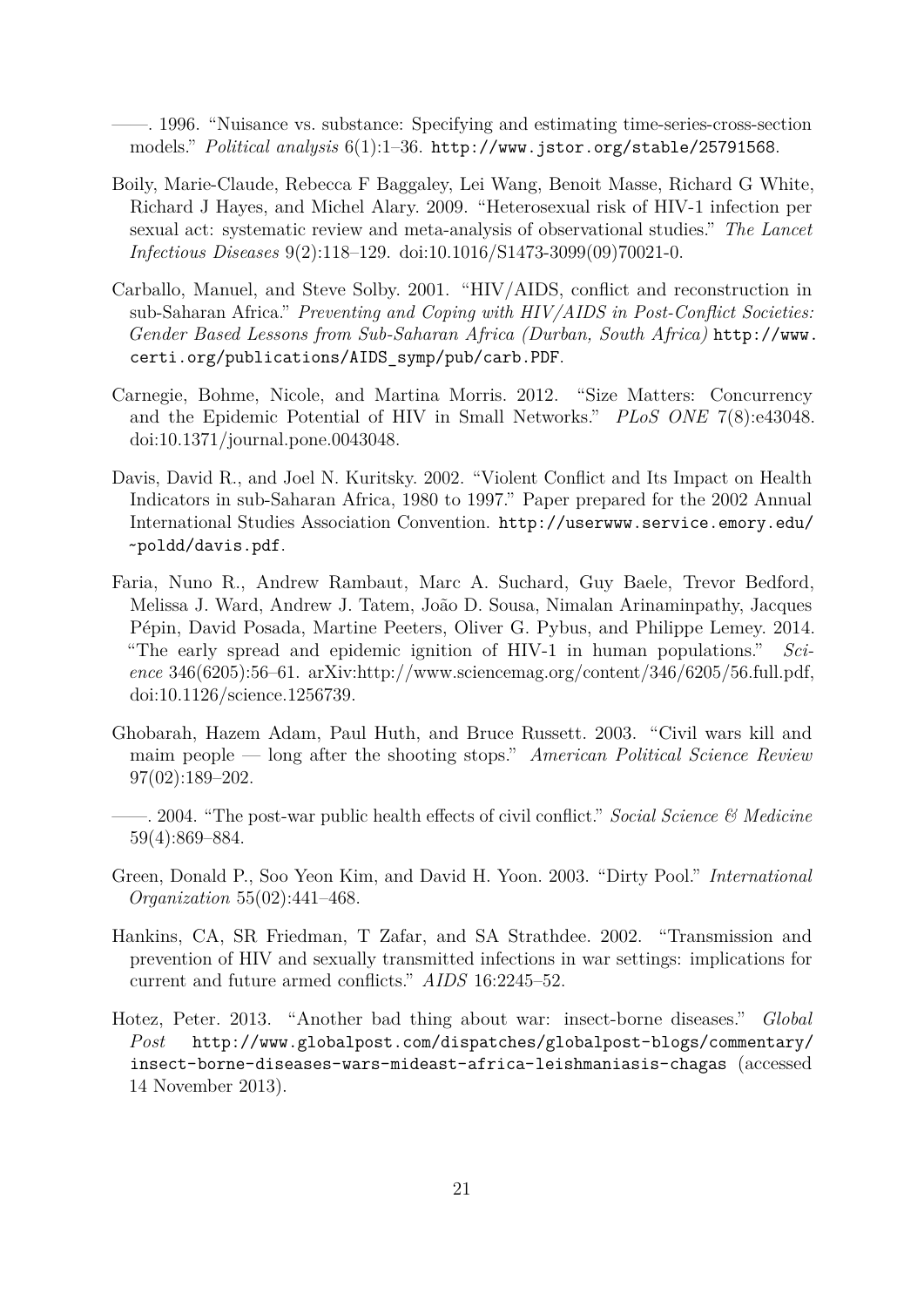- <span id="page-21-5"></span>International Save the Children Alliance. 2002. "HIV and conflict: A double emergency." <http://www.hivpolicy.org/Library/HPP000534.pdf>.
- <span id="page-21-8"></span>Iqbal, Zaryab, and Christopher Zorn. 2010. "Violent Conflict and the Spread of HIV/AIDS in Africa." *The Journal of Politics* 72(1):149–162. [http://journals.cambridge.org/](http://journals.cambridge.org/article_S0022381609990533) [article\\_S0022381609990533](http://journals.cambridge.org/article_S0022381609990533), [doi:10.1017/S0022381609990533.](http://dx.doi.org/10.1017/S0022381609990533)
- <span id="page-21-10"></span>Lieberman, Evan S. 2009. *Boundaries of Contagion: How Ethnic Politics Have Shaped Government Response to AIDS*. Princeton, NJ: Princeton University Press.
- <span id="page-21-11"></span>Marshall, Monty G. 2006. "Major Episodes of Political Violence, 1946-2006." Electronic dataset. <http://www.systemicpeace.org/inscr/inscr.htm>.
- <span id="page-21-12"></span>Marshall, Monty G., and Keith Jaggers. 2006, rev. 2007. "Polity IV Project: Political Regime Characteristics and Transitions, 1800-2007." Electronic dataset. [http://www.](http://www.systemicpeace.org/polity/polity4.htm) [systemicpeace.org/polity/polity4.htm](http://www.systemicpeace.org/polity/polity4.htm).
- <span id="page-21-9"></span>Mock, Nancy B, Sambe Duale, Lisanne F Brown, Ellen Mathys, Heather C O'Maonaigh, Nina KL Abul-Husn, and Sterling Elliott. 2004. "Conflict and HIV: A framework for risk assessment to prevent HIV in conflict-affected settings in Africa." *Emerging themes in epidemiology* 1(1):6. [doi:10.1186/1742-7622-1-6.](http://dx.doi.org/10.1186/1742-7622-1-6)
- <span id="page-21-2"></span>Ostergard, Robert L., Jr. 2002. "Politics in the Hot Zone: AIDS and National Security in Africa." *Third World Quarterly* 23(2):333–350. Global Health and Governance: HIV/AIDS. <http://www.jstor.org/stable/3993504>.
- <span id="page-21-0"></span>Paxton, Nathan A. 2012. "Political Science(s) and the HIV Pandemic: A Critical Analysis." *Contemporary Politics* 18(2):141–55. [doi:10.1080/13569775.2012.674335.](http://dx.doi.org/10.1080/13569775.2012.674335)
- <span id="page-21-4"></span>Salama, Peter, and Timothy J. Dondero. 2001. "HIV surveillance in complex emergencies." *AIDS* 15(Suppl 3):S4–S12.
- <span id="page-21-6"></span>Smith, Ann. 2002. "HIV/AIDS and emergencies: analysis and recommendations for practice." *Humanitarian Practice Network Papers* (38):33. [http://www.odihpn.org/hpn-resources/network-papers/hiv/](http://www.odihpn.org/hpn-resources/network-papers/hiv/aids-and-emergencies-analysis-and-recommendations-for-practice) [aids-and-emergencies-analysis-and-recommendations-for-practice](http://www.odihpn.org/hpn-resources/network-papers/hiv/aids-and-emergencies-analysis-and-recommendations-for-practice).
- <span id="page-21-7"></span>Spiegel, Paul B., Anne Rygaard Bennedsen, Johanna Claass, Laurie Bruns, Njogu Patterson, Dieudonne Yiweza, and Marian Schilperoord. 2007. "Prevalence of HIV infection in conflict-affected and displaced people in seven sub-Saharan African countries: a systematic review." *Lancet* 369:2187–95. [doi:10.1016/S0140-6736\(07\)61015-0.](http://dx.doi.org/10.1016/S0140-6736(07)61015-0)
- <span id="page-21-1"></span>UNAIDS. 1998. "Technical Update: AIDS and the military." Tech. rep., UNAIDS, Geneva/New York.
- <span id="page-21-3"></span>——. 2004. "AIDS and conflict: a growing problem worldwide." In *2004 Report on the Global AIDS Epidemic*. UNAIDS and WHO. [http://www.unaids.org/bangkok2004/](http://www.unaids.org/bangkok2004/GAR2004_html/GAR2004_12_en.htm#P1704_379265) [GAR2004\\_html/GAR2004\\_12\\_en.htm#P1704\\_379265](http://www.unaids.org/bangkok2004/GAR2004_html/GAR2004_12_en.htm#P1704_379265).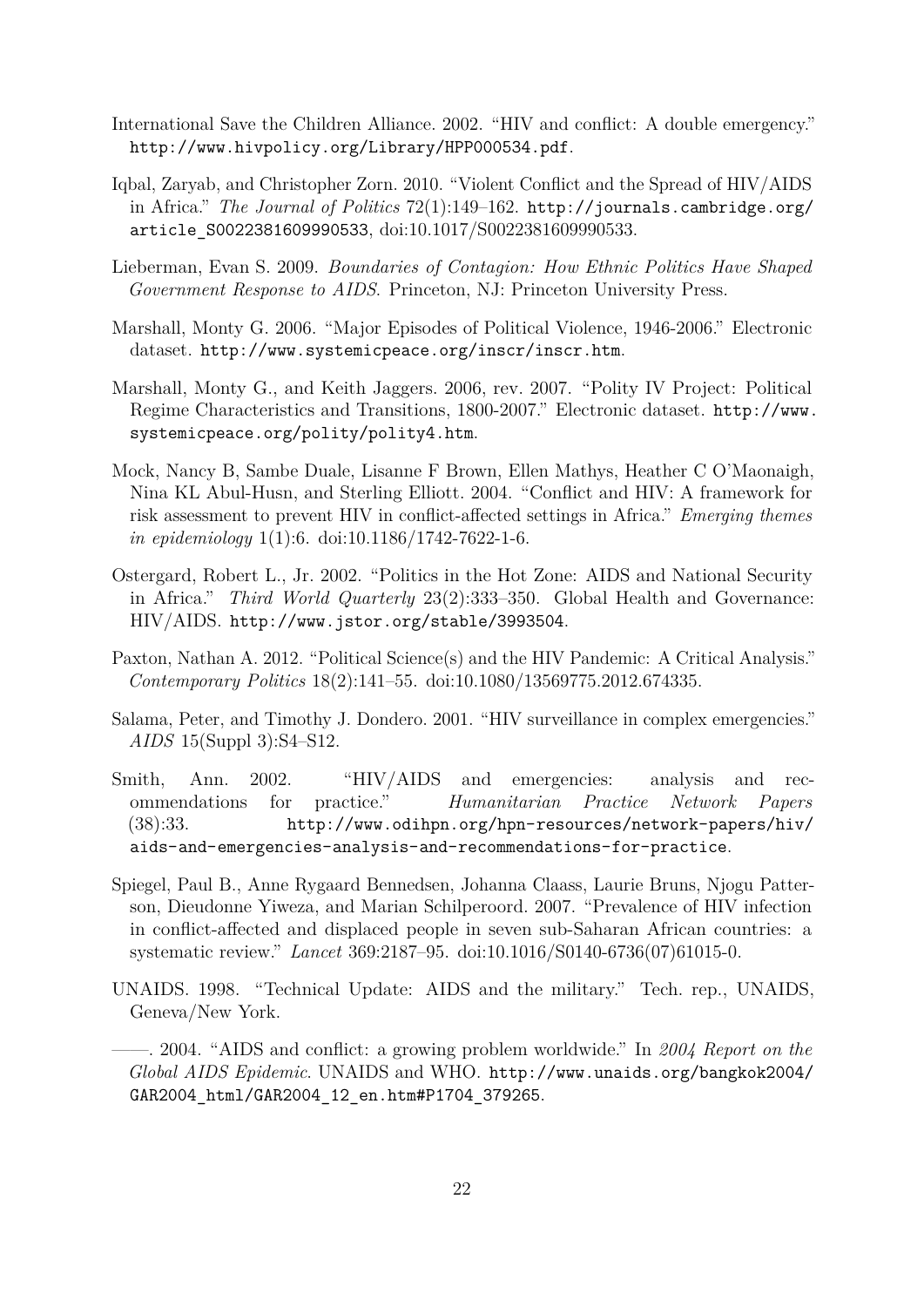- <span id="page-22-1"></span>——. 2008. "Adult (15-49) HIV prevalence percent by country, 1990-2007." Tech. rep., UN-AIDS. [http://data.unaids.org/pub/GlobalReport/2008/080813\\_gr08\\_prev1549\\_](http://data.unaids.org/pub/GlobalReport/2008/080813_gr08_prev1549_1990_2007_en.xls) [1990\\_2007\\_en.xls](http://data.unaids.org/pub/GlobalReport/2008/080813_gr08_prev1549_1990_2007_en.xls).
- <span id="page-22-0"></span>World Health Organization. N.d. "WHO Report on Global Surveillance of Epidemic-prone Infectious Diseases - Introduction Modern times, rapid change - how this impacts on infectious diseases." [http://www.who.int/csr/resources/publications/introduction/](http://www.who.int/csr/resources/publications/introduction/en/index5.html) [en/index5.html](http://www.who.int/csr/resources/publications/introduction/en/index5.html) (accessed 1 Feb 2013).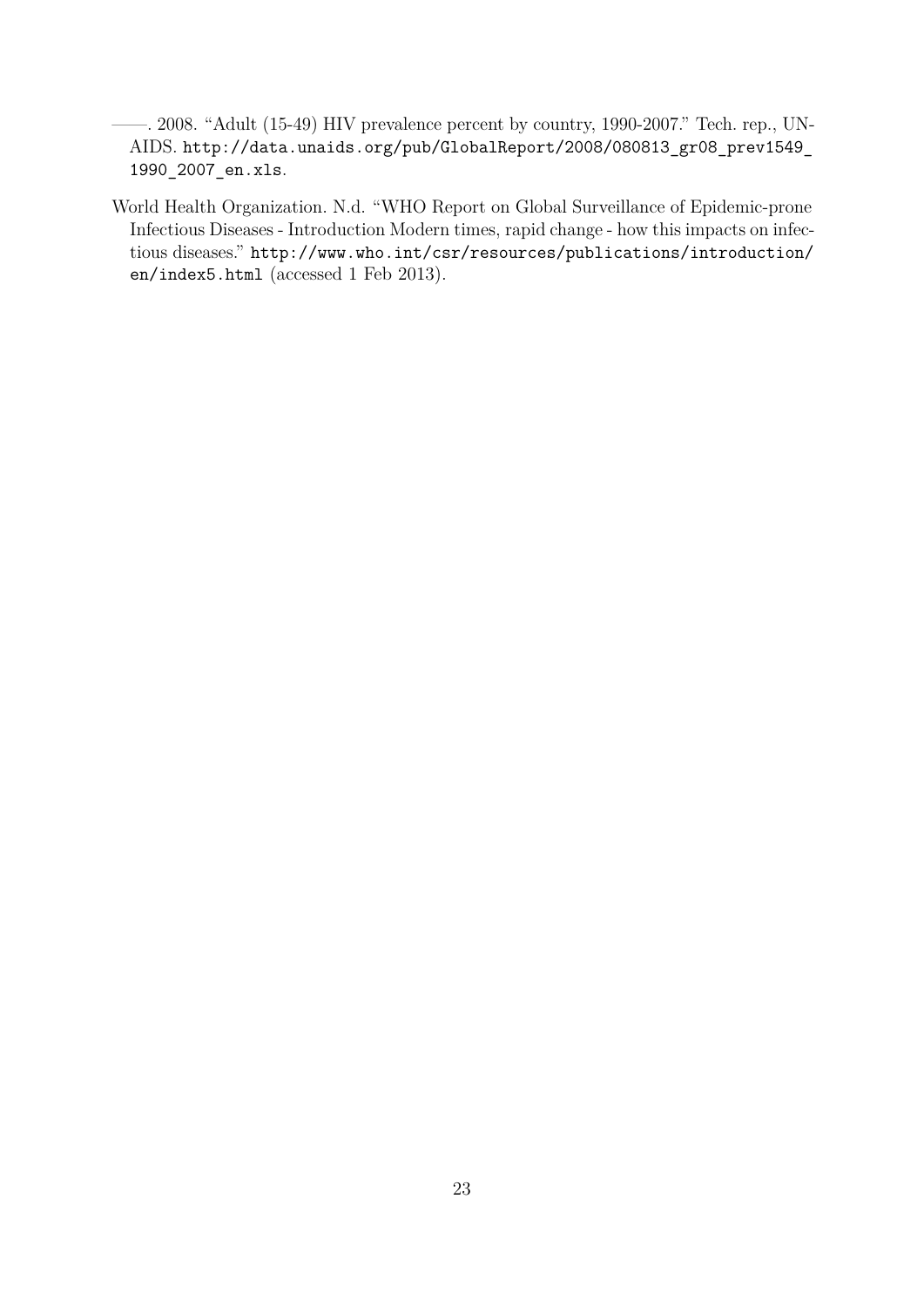

<span id="page-23-0"></span>**Figure 1:** Histogram and kernel density of HIV prevalence, by country, Sub-Saharan Africa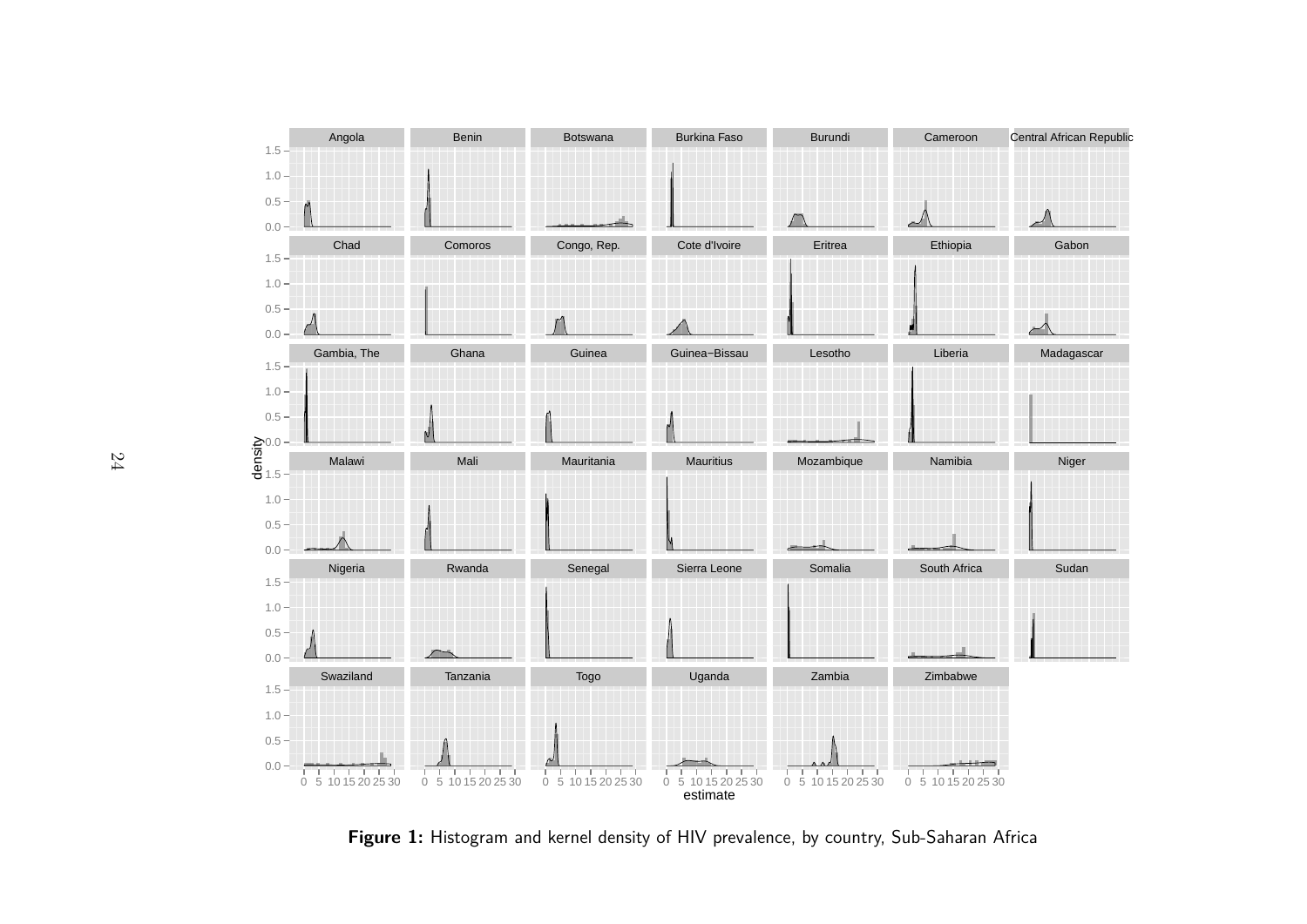<span id="page-24-0"></span>

**Figure 2:** Histogram and kernel density of HIV prevalence, Sub-Saharan Africa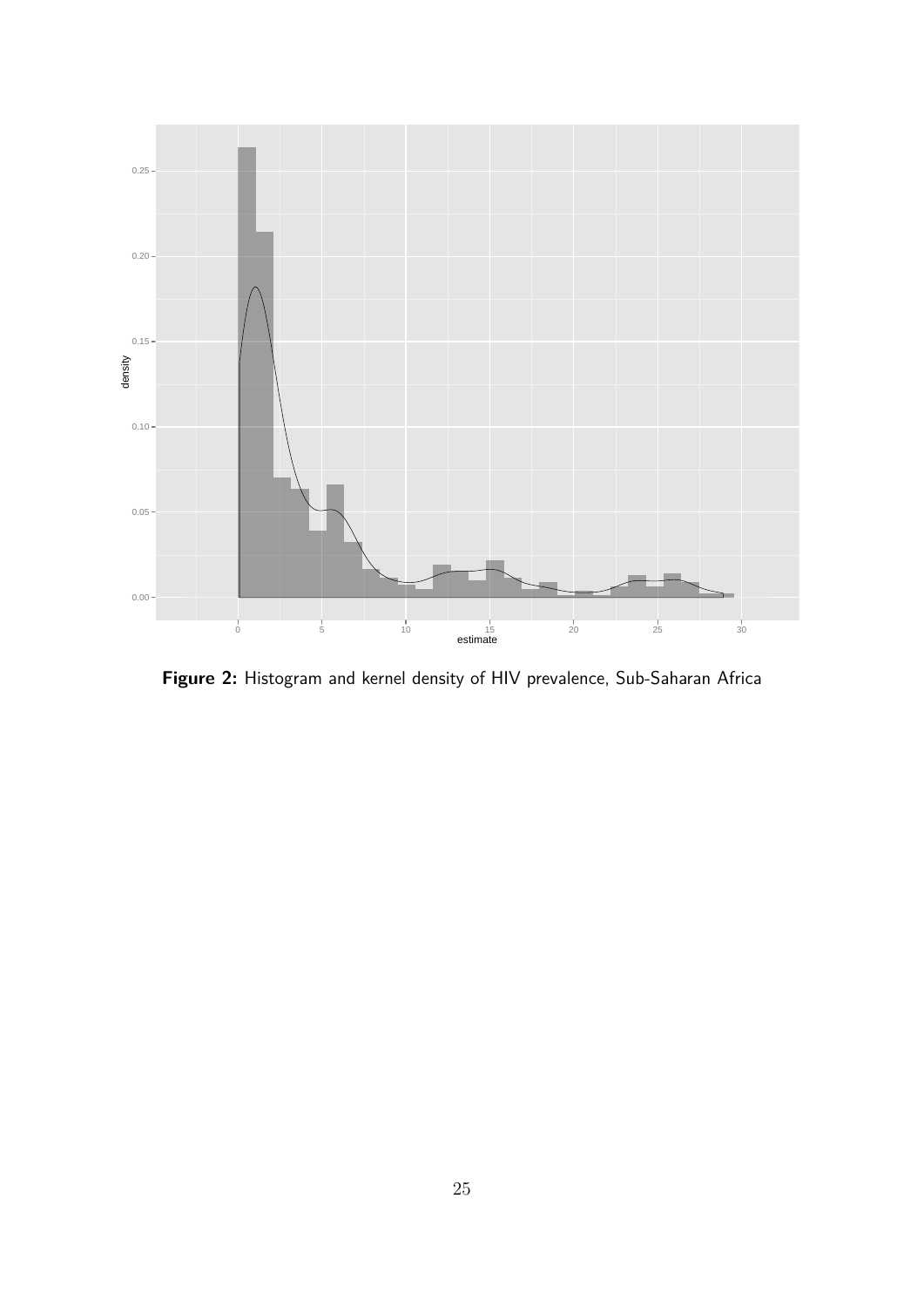<span id="page-25-0"></span>

Figure 3: Histogram and kernel density of HIV prevalence, by country, other developing countries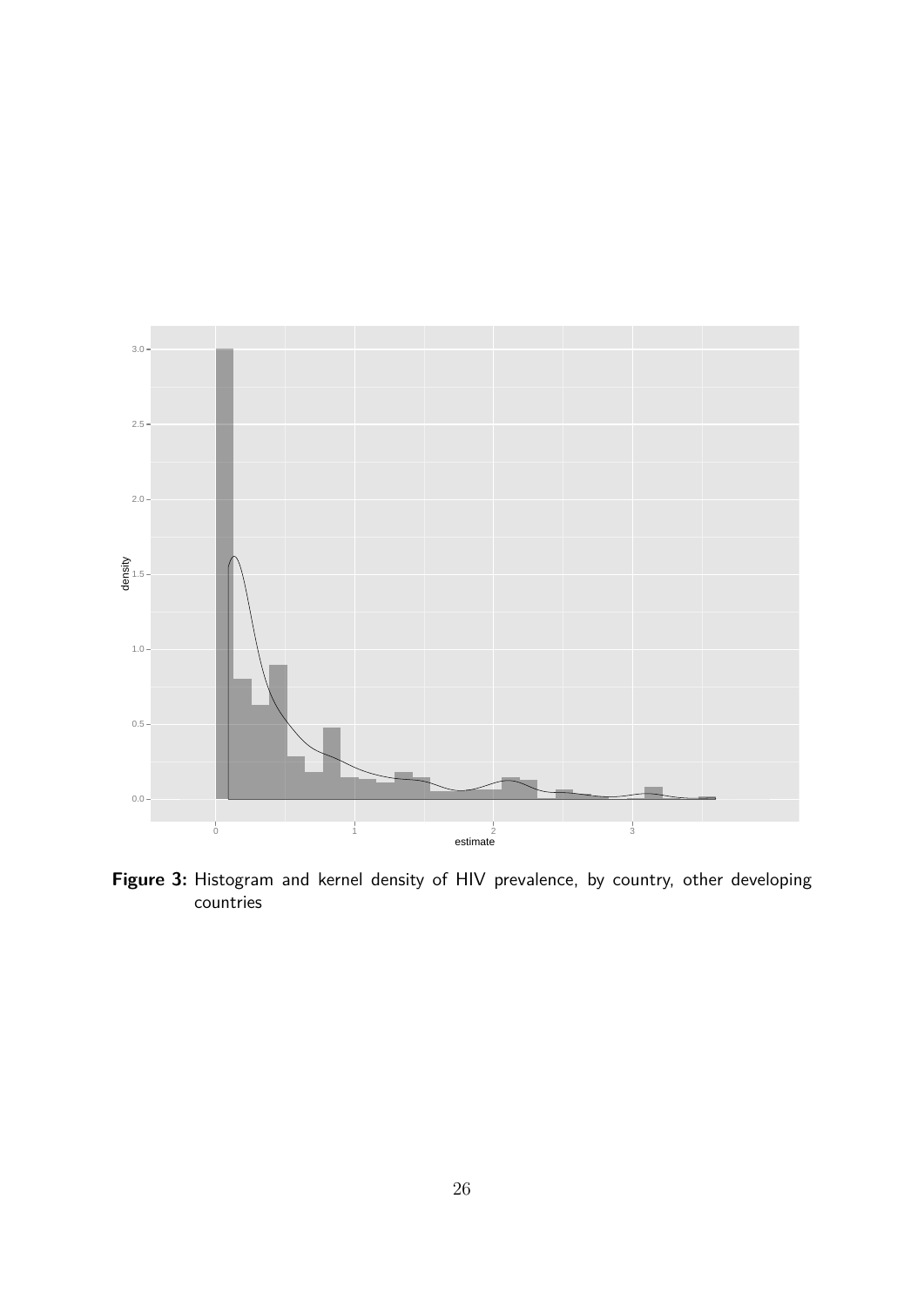<span id="page-26-0"></span>

**Figure 4:** Histogram and kernel density of HIV prevalence, by country, other developing nations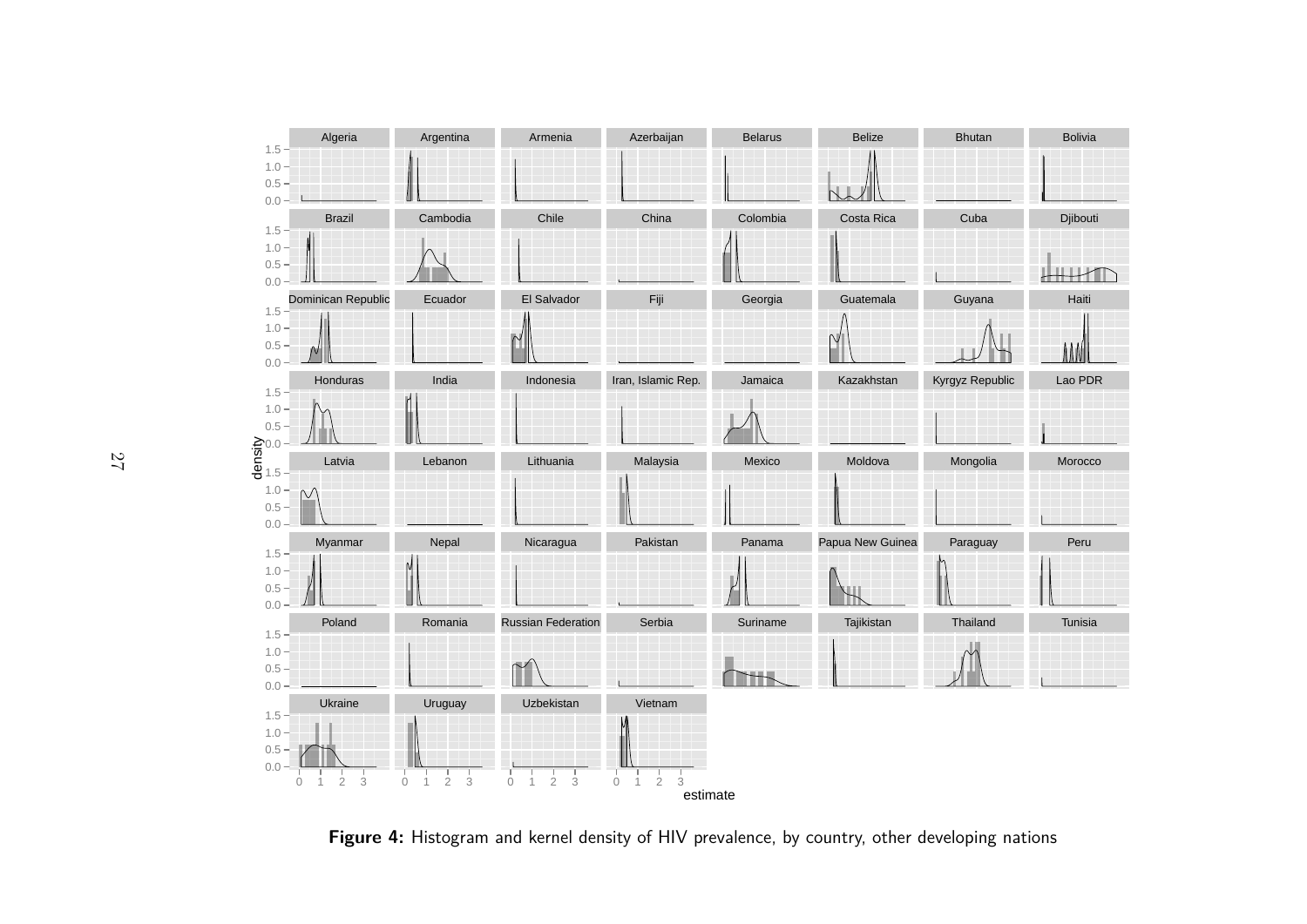| Country            | Years     | War type      | <b>MEVP</b> Score           |
|--------------------|-----------|---------------|-----------------------------|
| Afghanistan        | 1978-2001 | Civil         |                             |
| Angola             | 1975-2002 | Civil         | 6                           |
| Bosnia-Herzegovina | 1992-1995 | Ethnic        | 6                           |
| Rwanda             | 1990-1998 | Ethnic        | $3(10 \text{ in genocide})$ |
| Iran-Iraq War      | 1980-1988 | International | 6                           |
| Eritrean Indep.    | 1998-2000 | International | h,                          |

<span id="page-27-0"></span>**Table 1:** MEVP scores for some representative conflicts in the data under consideration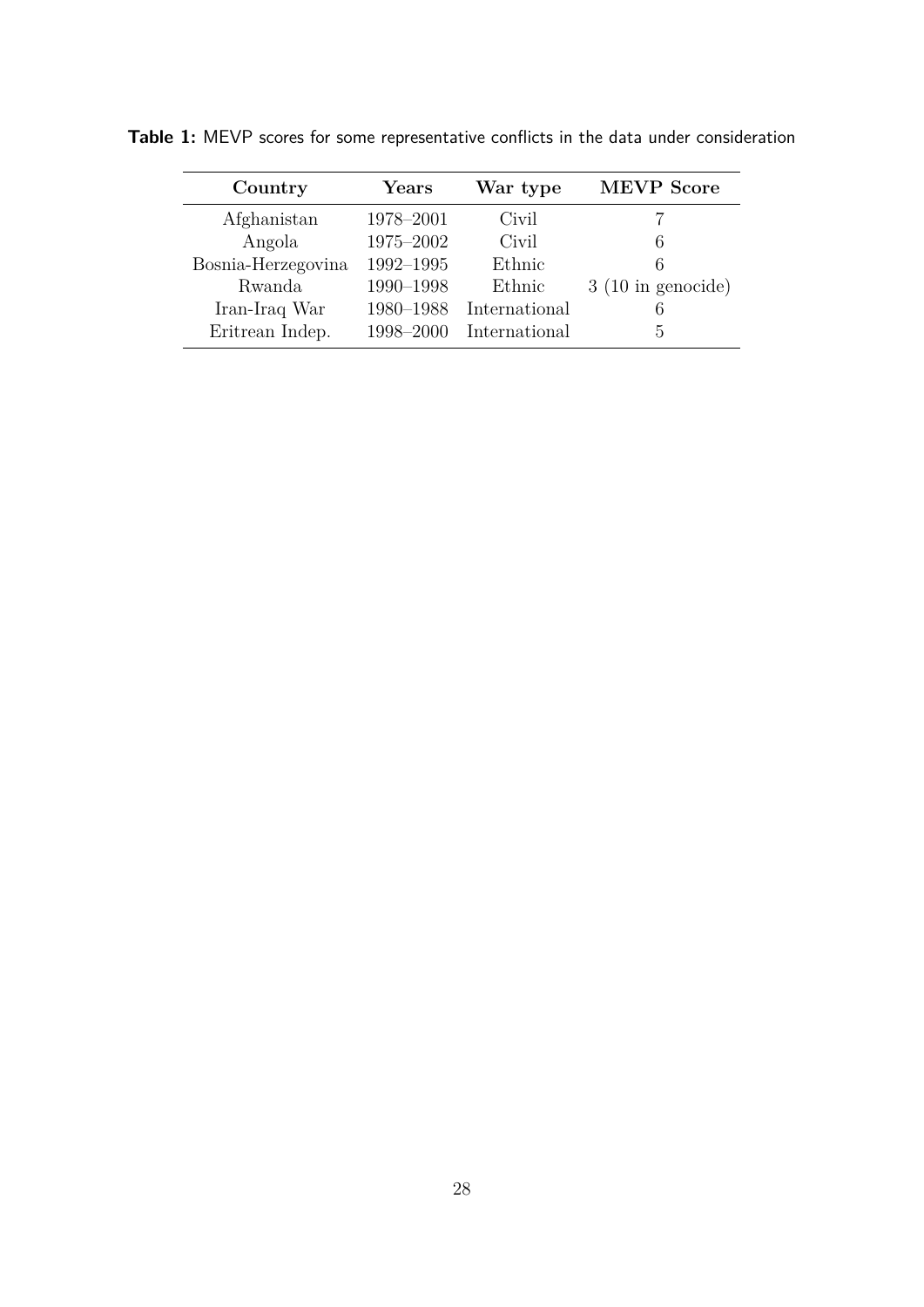| Response Variable: HIV Prevalence |                             |                              |                            |                                    |                             |                              |                            |                                    |
|-----------------------------------|-----------------------------|------------------------------|----------------------------|------------------------------------|-----------------------------|------------------------------|----------------------------|------------------------------------|
|                                   |                             | Models                       |                            |                                    |                             |                              |                            |                                    |
| <b>Independent Variables</b>      | Ia-P, RSE                   | Ib-P, PCSE                   | Ic-FE, RSE                 | Id-FE, PCSE                        | IIa-P, RSE                  | IIb-P, PCSE                  | $IIc$ – $FE$ , RSE         | IId-FE, PCSE                       |
|                                   | (1)<br>m1AfrOLSrse<br>b/sec | (2)<br>m1AfrOLSpcse<br>b/sec | (3)<br>m1AfrFErse<br>b/sec | (4)<br>$m1A$ fr $FE$ pcse<br>b/sec | (5)<br>m2AfrOLSrse<br>b/sec | (6)<br>m2AfrOLSpcse<br>b/sec | (7)<br>m2AfrFErse<br>b/sec | (8)<br>$m2A$ fr $FE$ pcse<br>b/sec |
| L3.Civil War                      | $-0.911***$                 | $-0.911***$                  | $-0.388*$                  | $-0.388***$                        | $-0.562***$                 | $-0.562***$                  | $-0.209$                   | $-0.209\dagger$                    |
|                                   | (0.076)                     | (0.083)                      | (0.175)                    | (0.084)                            | (0.129)                     | (0.104)                      | (0.130)                    | (0.108)                            |
| L3. Ethnic War                    | $-0.498***$                 | $-0.498***$                  | $-0.406$                   | $-0.406***$                        | $-0.295*$                   | $-0.295***$                  | $-0.284$                   | $-0.284*$                          |
|                                   | (0.099)                     | (0.074)                      | (0.396)                    | (0.109)                            | (0.137)                     | (0.063)                      | (0.457)                    | (0.112)                            |
| L3.Int'l War                      | $-0.734***$                 | $-0.734\dagger$              | $-0.041$                   | $-0.041$                           | 0.185                       | 0.185                        | $0.071\dagger$             | $0.071*$                           |
|                                   | (0.074)                     | (0.394)                      | (0.072)                    | (0.053)                            | (0.122)                     | (0.136)                      | (0.038)                    | (0.030)                            |
| Polity Score                      | 0.091                       | $0.091**$                    | $0.250**$                  | $0.250***$                         | 0.047                       | $0.047\dagger$               | $-0.016$                   | $-0.016$                           |
|                                   | (0.059)                     | (0.030)                      | (0.078)                    | (0.038)                            | (0.080)                     | (0.026)                      | (0.026)                    | (0.014)                            |
| Log Off. Dev. Asst.               |                             |                              |                            |                                    | $-0.527$                    | $-0.527**$                   | $-0.476*$                  | $-0.476**$                         |
|                                   |                             |                              |                            |                                    | (0.324)                     | (0.161)                      | (0.221)                    | (0.145)                            |
| Log GDP/capita                    |                             |                              |                            |                                    | $-1.506\dagger$             | $-1.506**$                   | $1.064*$                   | $1.064*$                           |
|                                   |                             |                              |                            |                                    | (0.872)                     | (0.568)                      | (0.515)                    | (0.519)                            |
| Refs. in country                  |                             |                              |                            |                                    | $0.005*$                    | $0.005**$                    | $-0.001\dagger$            | $-0.001***$                        |
| (000s)                            |                             |                              |                            |                                    | (0.002)                     | (0.002)                      | (0.001)                    | (0.000)                            |
| Log Health Care                   |                             |                              |                            |                                    | 4.773***                    | 4.773***                     | $-0.251$                   | $-0.251*$                          |
| $Exp./capita$ (USD curr.)         |                             |                              |                            |                                    | (0.881)                     | (0.601)                      | (0.327)                    | (0.128)                            |
| Observations                      | 678                         | 678                          | 678                        | 678                                | 449                         | 449                          | 449                        | 449                                |
| Countries                         |                             | 41                           | 41                         | 41                                 |                             | 41                           | 41                         | 41                                 |
| $R^2$                             | 0.056                       | 0.056                        | 0.818                      | 0.818                              | 0.301                       | 0.301                        | 0.966                      | 0.966                              |
| Root Mean Sq. Err.                | 6.577                       | 6.577                        | 2.889                      | 2.979                              | 5.951                       | 5.951                        | 1.317                      | 1.382                              |
| Rho                               |                             |                              | 0.805                      |                                    |                             |                              | 0.964                      |                                    |

**Table 2:** Multivariate regression results, Sub-Saharan African countries

Table entries are linear regression coefficients, with standard errors in parentheses. Constants have been omitted for presentation. P: Pooled (OLS/GLS) model; FE:Fixed Effects estimator. RSE: Robust Standard Error; PCSE: Panel-Corrected Standard Error. † p<0.10, \* p<0.05, \*\* p<0.01, \*\*\* p<0.001

<span id="page-28-0"></span>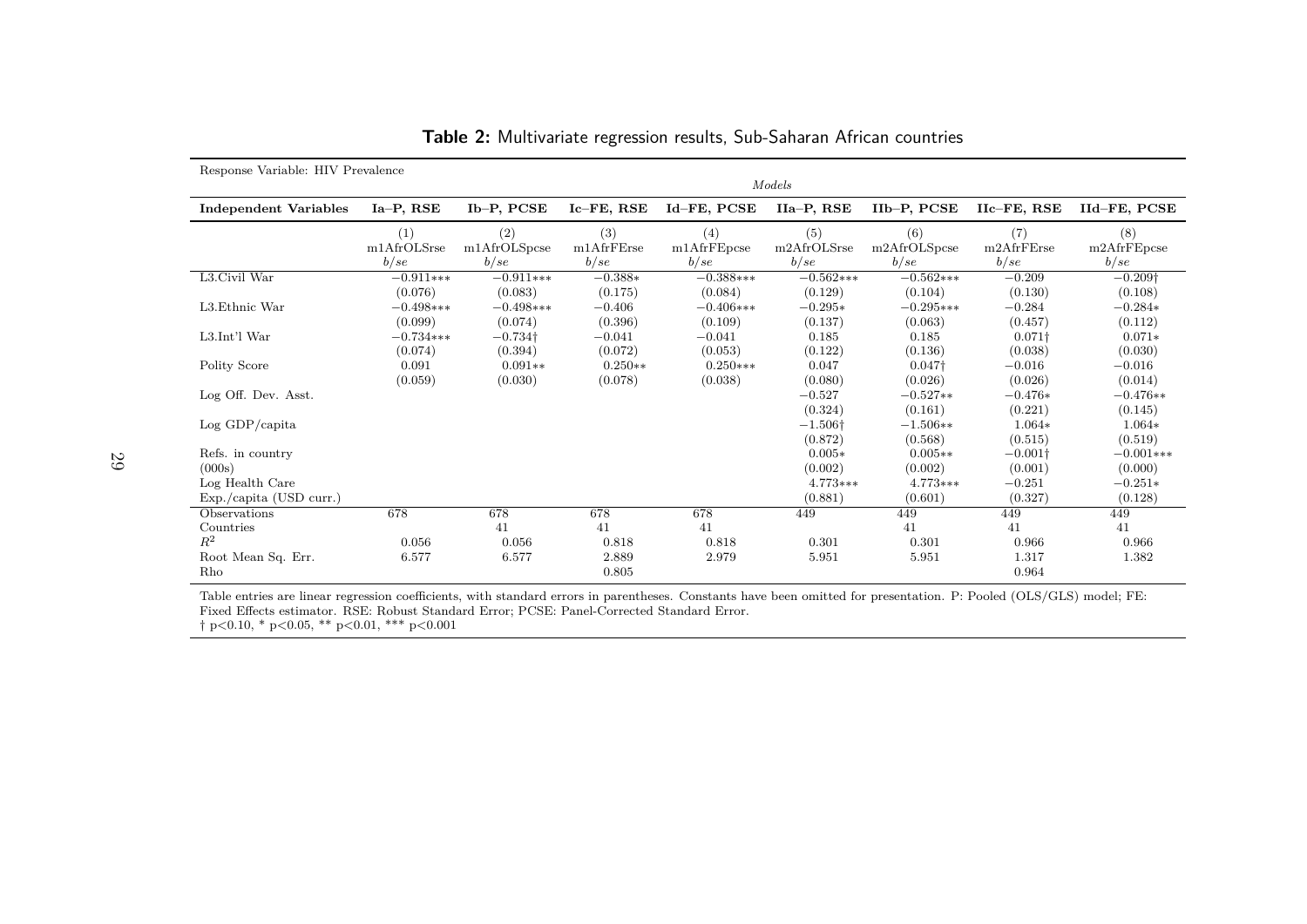| Response Variable: HIV Prevalence |                |              |            |             |             |              |                    |                    |
|-----------------------------------|----------------|--------------|------------|-------------|-------------|--------------|--------------------|--------------------|
|                                   |                | Models       |            |             |             |              |                    |                    |
| <b>Independent Variables</b>      | Ia-P, RSE      | Ib-P, PCSE   | Ic-FE, RSE | Id-FE, PCSE | IIa-P, RSE  | IIb-P, PCSE  | $Ilc$ – $FE$ , RSE | IId-FE, PCSE       |
|                                   | (1)            | (2)          | (3)        | (4)         | (5)         | (6)          | (7)                | (8)                |
|                                   | m1DevOLSrse    | m1DevOLSpcse | m1DevFErse | m1DevFEpcse | m2DevOLSrse | m2DevOLSpcse | m2DevFErse         | $m2$ Dev $FE$ pcse |
|                                   | b/sec          | b/sec        | b/sec      | b/sec       | b/sec       | b/sec        | b/sec              | b/sec              |
| L3.Civil War                      | $-0.692***$    | $-0.692**$   | $-0.259$   | $-0.259**$  | $-0.514***$ | $-0.514***$  | $-0.152$           | $-0.152*$          |
|                                   | (0.063)        | (0.097)      | (0.161)    | (0.081)     | (0.089)     | (0.057)      | (0.094)            | (0.064)            |
| L3. Ethnic War                    | $-0.268***$    | $-0.268***$  | $-0.286$   | $-0.286**$  | $-0.116$    | $-0.116**$   | $-0.177$           | $-0.177**$         |
|                                   | (0.052)        | (0.041)      | (0.268)    | (0.091)     | (0.079)     | (0.037)      | (0.258)            | (0.061)            |
| L3.Int'l War                      | $-0.394**$     | $-0.394$     | $-0.061$   | $-0.061*$   | $-0.492***$ | $-0.492*$    | $0.042\dagger$     | $0.042**$          |
|                                   | (0.123)        | (0.249)      | (0.041)    | (0.028)     | (0.079)     | (0.249)      | (0.022)            | (0.016)            |
| Polity Score                      | $0.045\dagger$ | $0.045**$    | $0.173**$  | $0.173***$  | $-0.028$    | $-0.028**$   | $-0.006$           | $-0.006$           |
|                                   | (0.026)        | (0.015)      | (0.056)    | (0.023)     | (0.037)     | (0.011)      | (0.015)            | (0.007)            |
| Sub-Sahara Africa                 | $5.057***$     | $5.057***$   |            |             | 7.447***    | $7.447***$   |                    |                    |
| dummy                             | (0.292)        | (0.161)      |            |             | (0.475)     | (0.194)      |                    |                    |
| Log Off. Dev. Asst.               |                |              |            |             | 0.095       | 0.095        | $-0.239*$          | $-0.239***$        |
|                                   |                |              |            |             | (0.153)     | (0.093)      | (0.110)            | (0.067)            |
| Log GDP/capita                    |                |              |            |             | $-0.562$    | $-0.562*$    | $0.564\dagger$     | $0.564*$           |
|                                   |                |              |            |             | (0.518)     | (0.222)      | (0.315)            | (0.263)            |
| Refs. in country                  |                |              |            |             | 0.000       | 0.000        | $-0.000$           | $-0.000$           |
| (000s)                            |                |              |            |             | (0.000)     | (0.000)      | (0.000)            | (0.000)            |
| Log Health Care                   |                |              |            |             | 2.048***    | $2.048***$   | $-0.172$           | $-0.172*$          |
| $Exp./capita$ (\$ curr.)          |                |              |            |             | (0.512)     | (0.128)      | (0.246)            | (0.087)            |
| Observations                      | 1393           | 1393         | 1393       | 1393        | 938         | 938          | 938                | 938                |
| Countries                         |                | 98           | 98         | 98          |             | 97           | 97                 | 97                 |
| $R^2$                             | 0.227          | 0.227        | 0.850      | 0.850       | 0.337       | 0.337        | 0.973              | 0.973              |
| Root Mean Sq. Err.                | 4.647          | 4.647        | 2.048      | 2.123       | 4.572       | 4.572        | 0.926              | 0.978              |
| Rho                               |                |              | 0.835      |             |             |              | 0.971              |                    |

<span id="page-29-0"></span>**Table 3:** Multivariate regression results, all developing countries

Table entries are linear regression coefficients, with standard errors in parentheses. Constants have been omitted for presentation. P: Pooled (OLS/GLS) model; FE: Fixed Effects estimator. RSE: Robust Standard Error; PCSE: Panel-Corrected Standard Error. † p<0.10, \* p<0.05, \*\* p<0.01, \*\*\* p<0.001